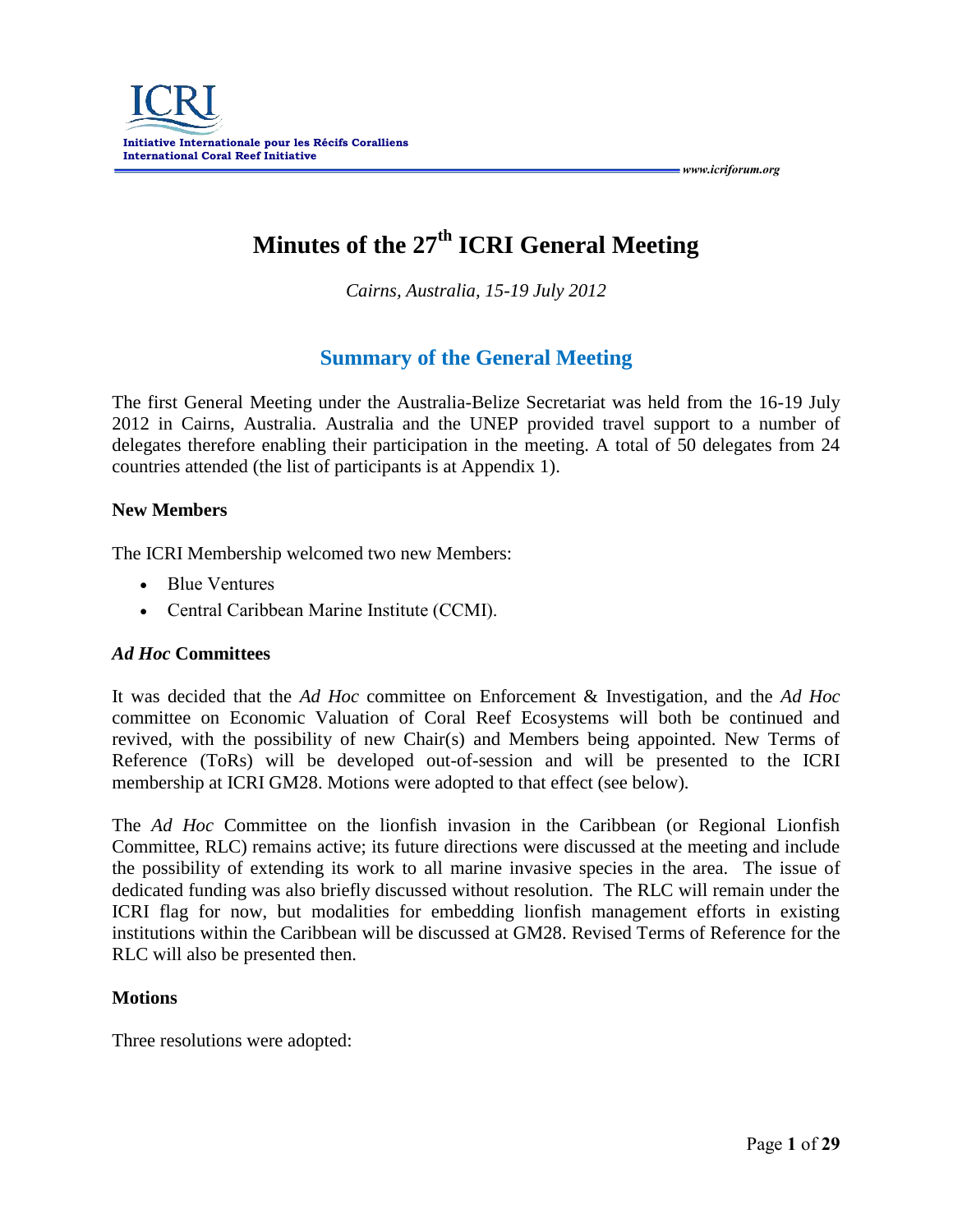

 Resolution on the activities of the *Ad Hoc* Committee on Economic Valuation (Appendix 2)

 *www.icriforum.org* 

- Resolution on the activities of the *Ad Hoc* Committee on Enforcement & Investigation (Appendix 3)
- Resolution on Assessing the Effectiveness of Marine Protected Area Management (Appendix 4)

The first two resolutions called for ICRI members to note the continuation of these two Committees and consider whether members wish to play a role in their activities.

#### **Management Effectiveness Day**

Congruent with on the hosting themes of the joint Australia-Belize Secretariat, a full day of the  $27<sup>th</sup>$  General Meeting was devoted to the theme of Management Effectiveness Assessment for coral reef and related systems.

The workshop inspected several approaches to undertaking an assessment of management effectiveness and focussed on the various types of assessments that can be undertaken and how the results of these assessments are being used.

Following the workshop, a resolution was adopted encouraging ICRI members to conduct management effectiveness assessments which engage indigenous and local communities, as well as other stakeholders, and to use the results to adapt and improve management action (Appendix 4). The resolution also encourages members to report on these assessments and to contribute to global datasets on management effectiveness.

#### **Networks**

A side meeting was held to discuss the new directions of the Global Coral Reef Monitoring Network (GCRMN). The outcomes of these discussions were reported by Jerker Tamelander of UNEP's Coral Reef Unit on the last day of the meeting, and included:

- The need for GCRMN to clarify the directions it is taking, through improved communication with the Network;
- More concerted efforts in engaging GRCMN nodes and regional networks or organisations (such as UNEP's Regional Seas), including through enhanced communication with past GCRMN contributors and collaborators in all regions and in particular where existing regional structures are strong (i.e. East Asia and Pacific);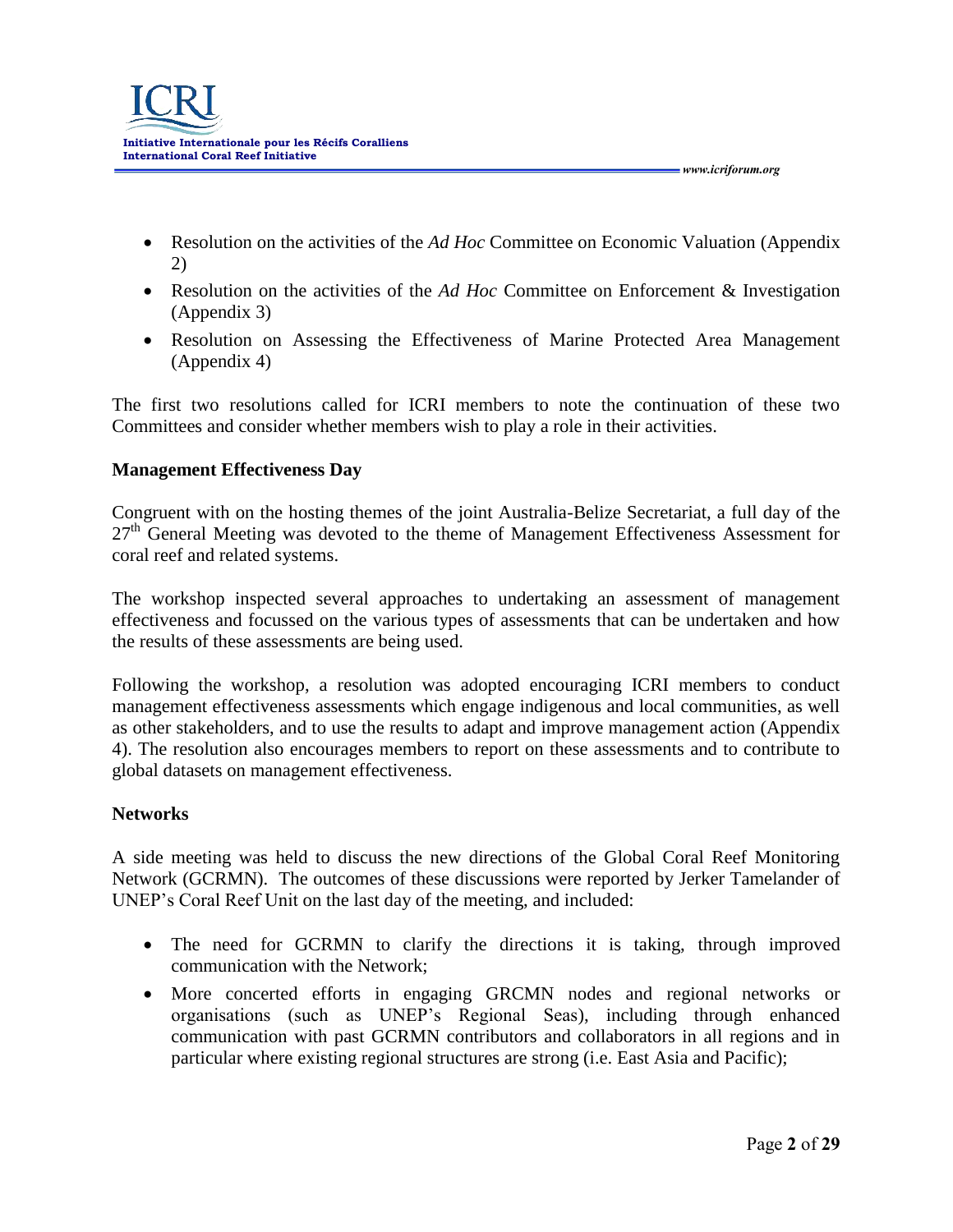

 Enhanced links between ecological, social and economic processes, and continued discussions with SocMON and other partners to look at practical and meaningful ways to integrate GCRMN activities;

 *www.icriforum.org* 

• Increased funding needed achieve the above, as well an efforts and input from all partners.

#### **Call to Action, Organisation & Management Procedures**

The work to 'refresh' ICRI's Call to Action and its organisation and management procedures will be undertaken inter-sessionnally leading to the next General Meeting in 2013; results of these intersessional discussions will be presented at GM28.

#### **International Tropical Marine Ecosystems Management Symposiums (ITMEMS)**

A summary of outcomes of the International Coral Reef Symposium 2012 was presented. It was clear from this summary that the ICRS series has evolved to be more management-focussed than in the past. This, combined with the fact that the international conference calendar on marine management is nowadays much more filled that it was at the time when ITMEMS was launched, particularly with conferences focussing on protected area management, poses the question of the future relevance of ITMEMS. ICRI Members will discuss this topic further at GM28.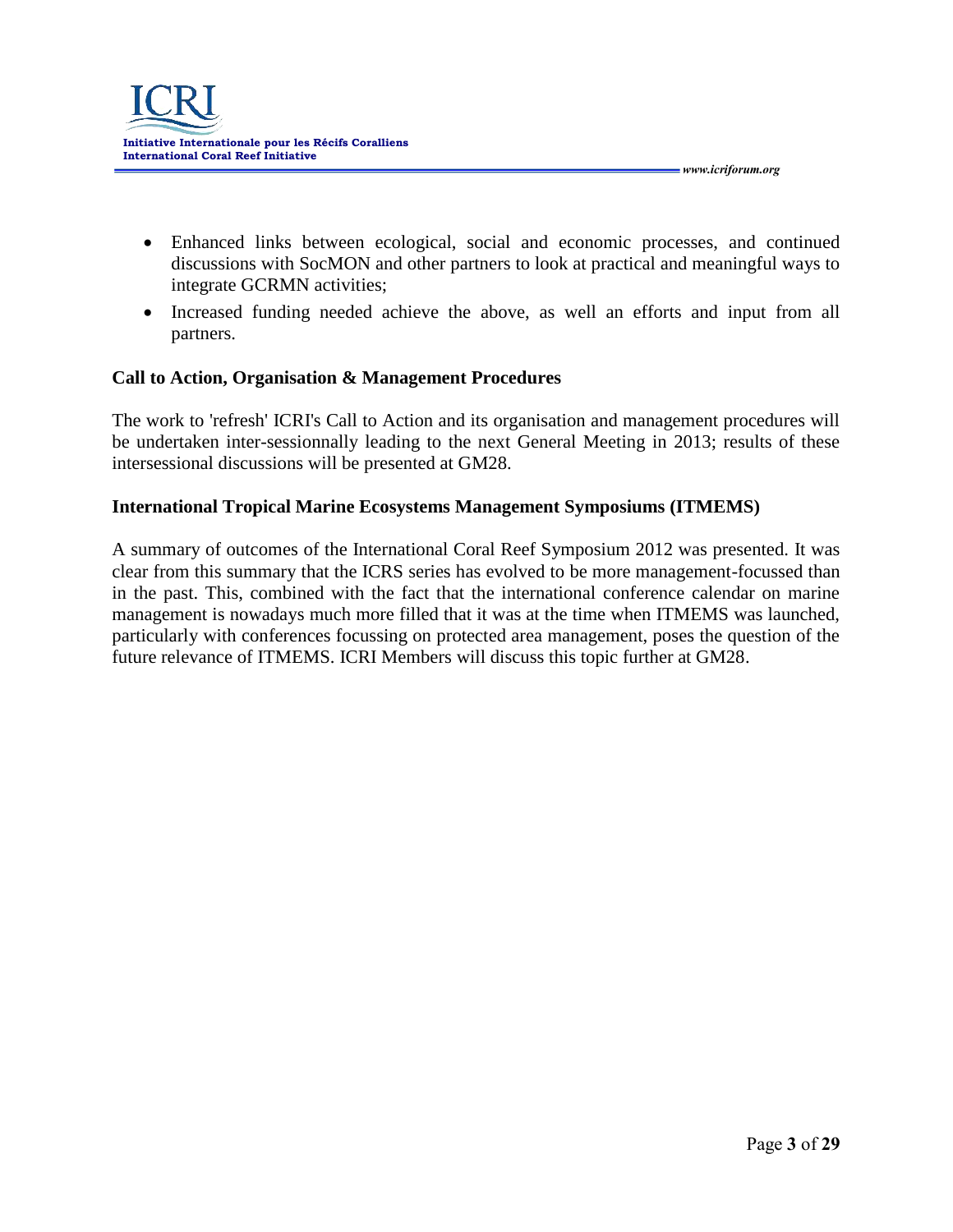

# **Minutes of the General Meeting**

#### **Welcome to Country**

A Welcome to Country was provided by Melanie Mitchell, representing the Yirriganydji people, and Ken Reys representing the Gimuy Yidinji people, both Traditional Owners of the Cairns region.

#### **Official opening**

The meeting was opened by Russell Reichelt, Chairman of the Great Barrier Reef Marine Park Authority (GBRMPA), Australia.

Ambassador Adalbert Tucker from Belize also provided welcoming remarks.

#### **Presentation and Adoption of the Agenda**

The meeting was co-chaired alternatively by Australia and Belize.

The following ICRI members sent apologies to the ICRI Secretariat: The European Commission, Fiji, Indonesia, the Food and Agriculture Organisation of the United Nations (FAO), UNEP-World Conservation Monitoring Centre (WCMC), United Nations Development Programme (UNDP).

The overall agenda was presented and no comments were received.

#### **New members**

A presentation on ICRI's membership procedures was provided by the ICRI Secretariat. Two would-be ICRI Members provided a presentation to the ICRI membership:

- The Central Caribbean Marine Institute (CCMI) presented by the ICRI Secretariat on its behalf
- Blue Ventures Frances Humber via Skype.

Both organisations were welcomed as new ICRI members, however it was reinforced that all ICRI Members and especially new members should make all efforts to attend ICRI General Meetings. Both organisations were notified of their new status immediately.

#### *Supporting Documents: CCMI and BV Presentations*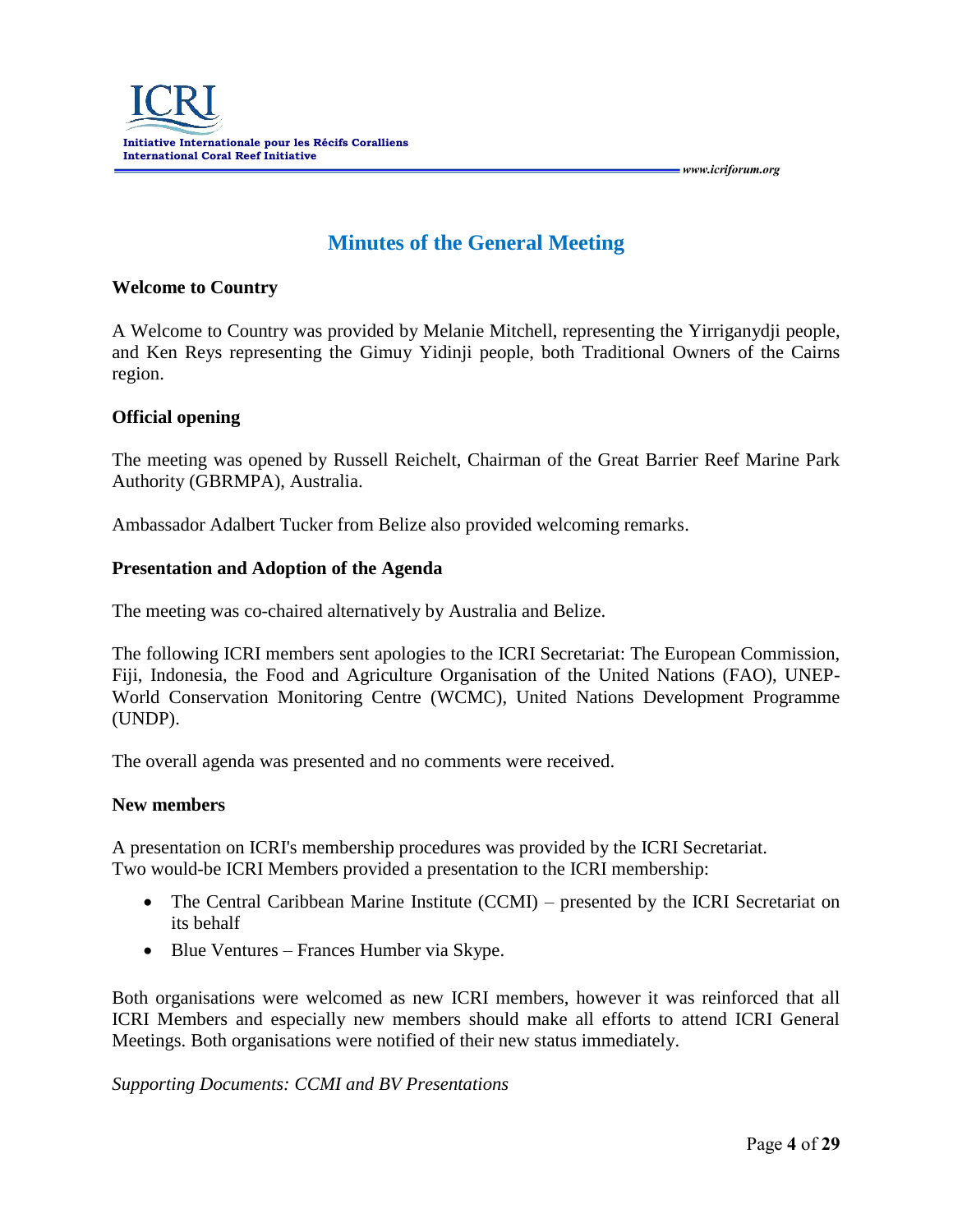#### **Actions arising from previous meetings**

*Updates to organization and management procedures and Call to Action*

These two key ICRI documents need to be updated so they are current. The ICRI Secretariat is aware of these outstanding actions, which were started under the France-Samoa Secretariat, and is proposing to prepare drafts of these updates in the lead-up to ICRI GM28 in late 2013. Proposed changes will be circulated to ICRI members and the Secretariat will work with those wishing to participate in the evolution of these drafts.

Outcomes of recent or upcoming international events, such as  $\text{Rio} + 20$  (held in June 2012) and the IUCN-World Conservation Congress (to be held in September 2012) will be included if necessary and/or appropriate.

The updated documents will be presented at the next General Meeting (GM28) in 2013 for formal adoption.

#### **ICRI Networks: Global Coral Reef Monitoring Network (GCRMN update)**

*Global Coral Reef Monitoring Network (GCRMN)*

Andy Hooten (GCRMN Global Coordinator) and Jeremy Jackson (GCRMN Science Director) provided a presentation on GCRMN's evolving approach for coral reef monitoring to support ICRI, management & policy. The GCRMN team now consists of:

- Jeremy B.C. Jackson, Science Director
- Vivian Lam, Research and Deputy Coordinator
- Katie Cramer, Data Analyst
- Mary Donovan and Alan Friedlander, Data analysis-fishes
- Andy J. Hooten, Global Coordinator.

The background and context of GCRMN's activities since the last General Meeting were presented. The two main objectives of the renewed GCRMN are to conduct a scientific reevaluation and to convene interactive regional workshops with data contributors, academics, GCRMN nodes and network members, and local monitoring bodies.

The first of these regional workshops was held for the Tropical Americas Region in Panama in early May 2012, with 36 participants from 18 countries present. Expected outputs include a workshop report (July 2012), a Synthesis Report (March 2013), a paper to the *Science* journal (December 2012) and other scientific journals, and a follow-up Caribbean GCRMN member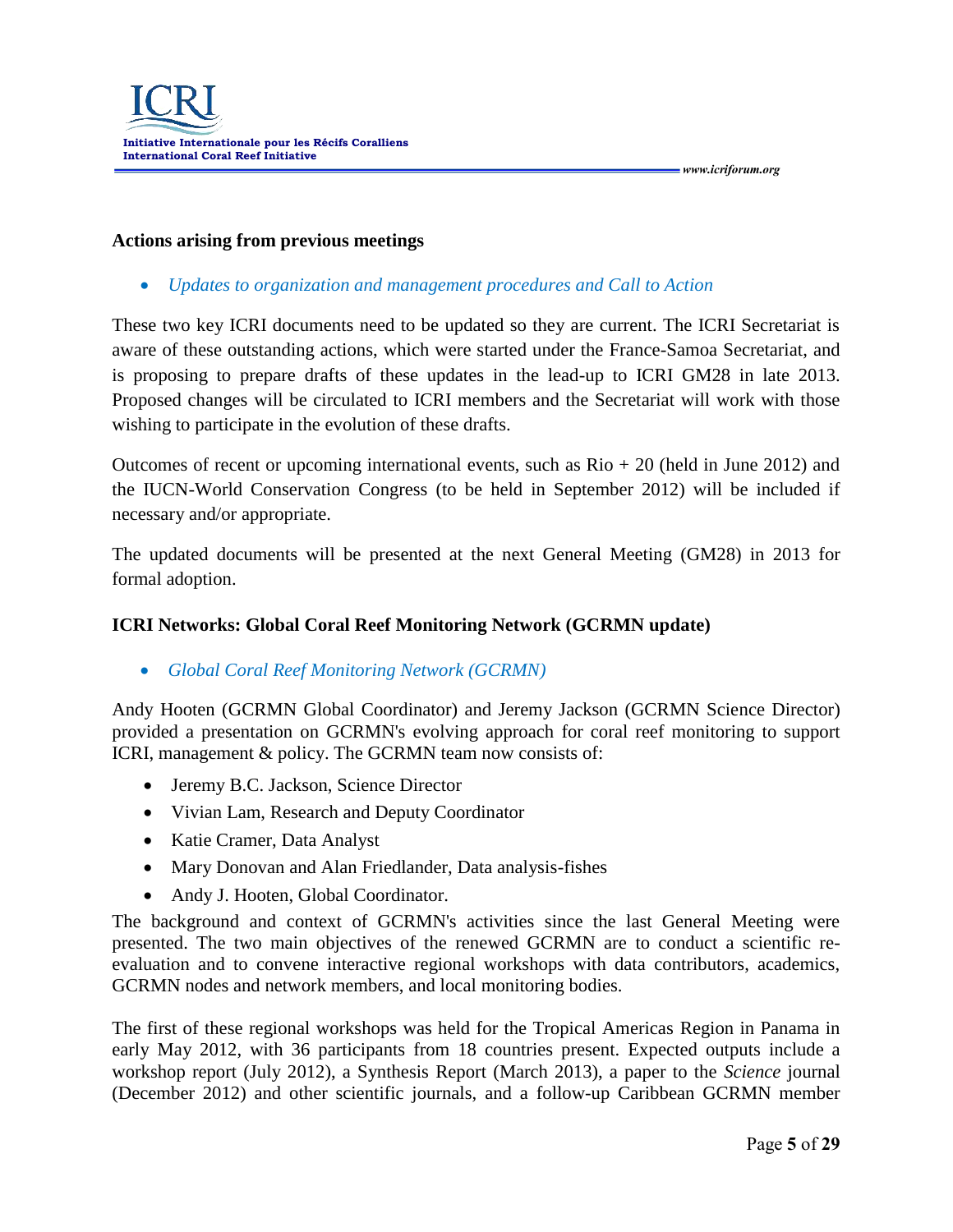

workshop to evaluate reports and coordinate regional responses (mid 2013). Workshops for other regions, including the Australian Great Barrier Reef, the Coral Triangle, the Southeast Asian region will be held in 2013-2014 and data gathering and workshops for the Indian Ocean/Red Sea and the Central Pacific will commence in 2015. A global synthesis workshop is planned to be held in 2016 in conjunction with the  $13<sup>th</sup>$  International Coral Reef Symposium (ICRS) to be held in Hawaii in 2016.

All GCRMN products and outputs will be communicated to GCRMN contacts and the Coral List, and there will be visits to regions and networks as well.

Lengthy discussions occurred following this presentation, encompassing the following topics:

- The need to engage with managers of remote/small islands;
- The opportunity to use GCRMN to empower countries' decision makers and make an impact at the political level, thereby anchoring data to management ;
- The need to link with relevant regional networks and institutions where such exist, including in particular Regional Seas programmes, to promote adoption and application of methodology based on GCRMN recommendations, and collaborate on regional consultation, networking and capacity building. The Regional Seas provide a mechanism for reporting on coral reef assessments through GCRMN, as well as for dissemination of findings to member governments and other regional partners;
- The extreme importance of keeping regular connections with the original GCRMN nodes around the world whilst regional workshops are being organised, to catalyse enhanced monitoring;
- The need to include socio-economic data and to reengage with SocMON;
- The importance of communicating 'good management news' highlighted by data analyses.

All interested members were invited to attend a GCRMN side meeting on the Tuesday night to continue these discussions.

*Supporting Document*: *GCRMN: an evolving approach for coral reef monitoring to support ICRI, management & policy (Presentation)*

#### **Outcome report: Rio + 20 and Australian bioregional planning**

Australia (GBRMPA Chairman Russell Reichelt) presented on the outcomes of Rio + 20 and Australia's bioregional planning initiative, which establishes marine reserve networks in Commonwealth waters.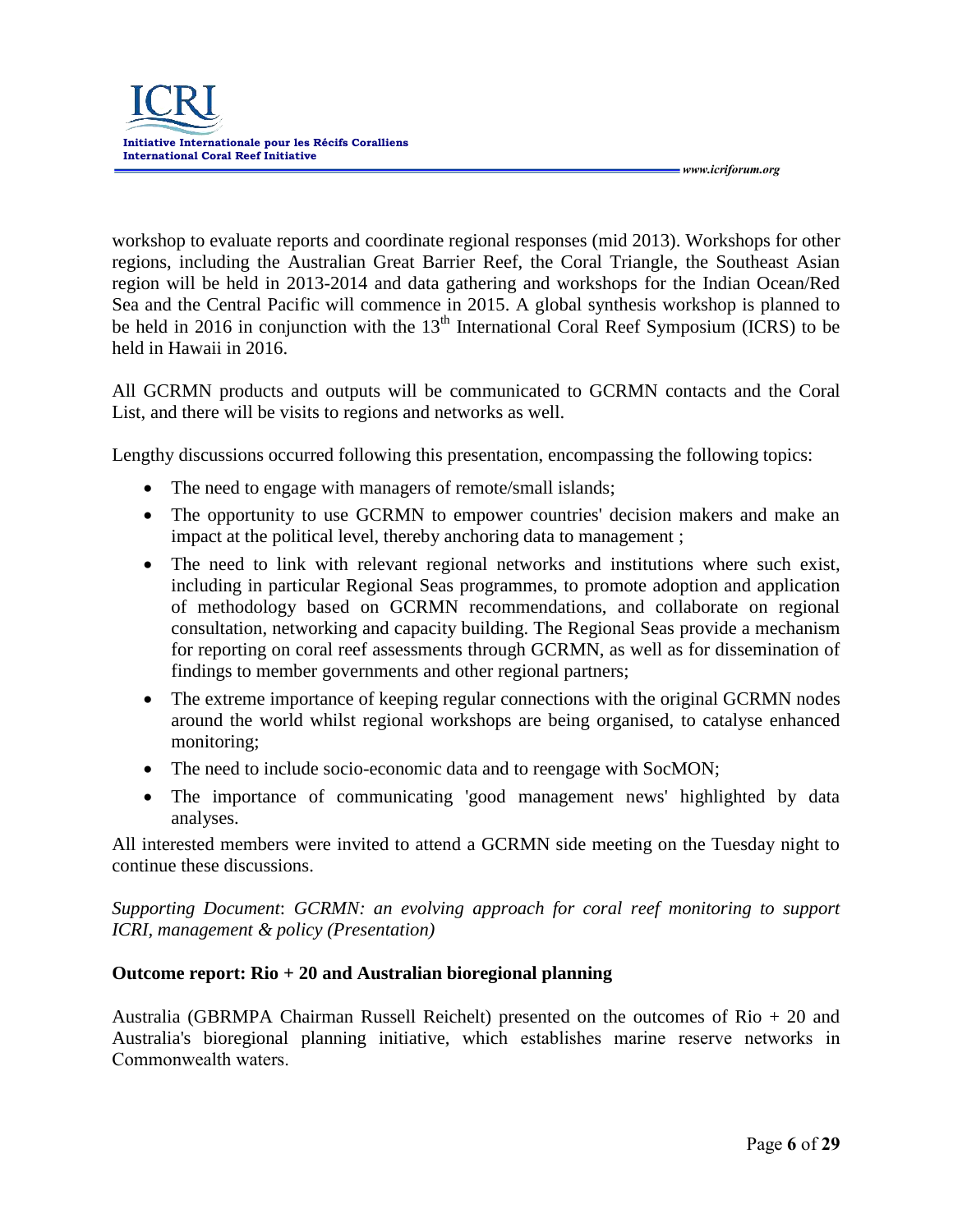

The Australian Government has finalised the details of this network following thorough and lengthy public consultations processes, which sought public comment on draft proposals and conducted detailed socio-economic assessments. The proposed Proclamations of Commonwealth marine reserves, currently under the 60 day public comment period, will be considered by the Minister in September and the Governor General will then proclaim the reserves. Once proclaimed, the marine reserves will have increased from 27 to 30, expanding the network to cover more than a third of Commonwealth waters..

*Supporting Document*: *Interactive map of Australia's marine reserves network [www.environment.gov.au/coasts/mbp/reserves/index.html](http://www.environment.gov.au/coasts/mbp/reserves/index.html)*

#### **Meeting report: International Coral Reef Symposium (ICRS) 2012**

Prof. Terry Hughes, ICRS2012 Convenor, presented a synthesis of the outcomes of ICRS2012 which was held the week prior ICRI GM27. The Symposium attracted over 2,000 delegates from around the world, generating 1,500 presentations, 9 plenary talks, a Darwin medal presentation (which went to Prof. Jeremy Jackson, GCRMN's Science Director), and over 100 associated meetings. The Symposium upheld 22 major themes and 78 mini-symposia, many of which had relevant to management and this permeated the theme of the whole symposium. The Coral Triangle Initiative (CTI) had a major presence with over 150 delegates from CTI countries. Coral reef management, climate change, connectivity, design of no-take areas were discussed in depth. Legacies of the Symposium include a consensus statement on Climate Change, public awareness, prolific media uptakes, a boost for CTI, proceedings, and plenary addresses which are all available online.

One of the mini-symposia held was on reef monitoring (*Does monitoring lead to improved reef management*?). Jerker Tamelander (UNEP) presented its outcomes as one of the main organisers, along with SocMON, Reef Check and Dr Clive Wilkinson (former GCRMN Coordinator). Methodology and use of analytical tools, citizen science, and establishment of MPAs were amongst the topics discussed, which generated 29 presentations, 4 proceedings papers, 4 posters and a number of people 'new' to the established network. The mini-symposium was complemented by a town hall meeting which provided space for discussion and information sharing.

Another mini-symposium was held on 'evaluating management success', organised by Dr. Laurence McCook. Interpretations of the theme were interesting, ranging from simple monitoring to condition reports to the 'full' IUCN approach. The symposium highlighted some consistent challenges associated with monitoring success – specifically around compliance and engagement. Another challenge was the lack of socio and economic measures. Women's involvement and empowerment is another very important aspect which often leads to social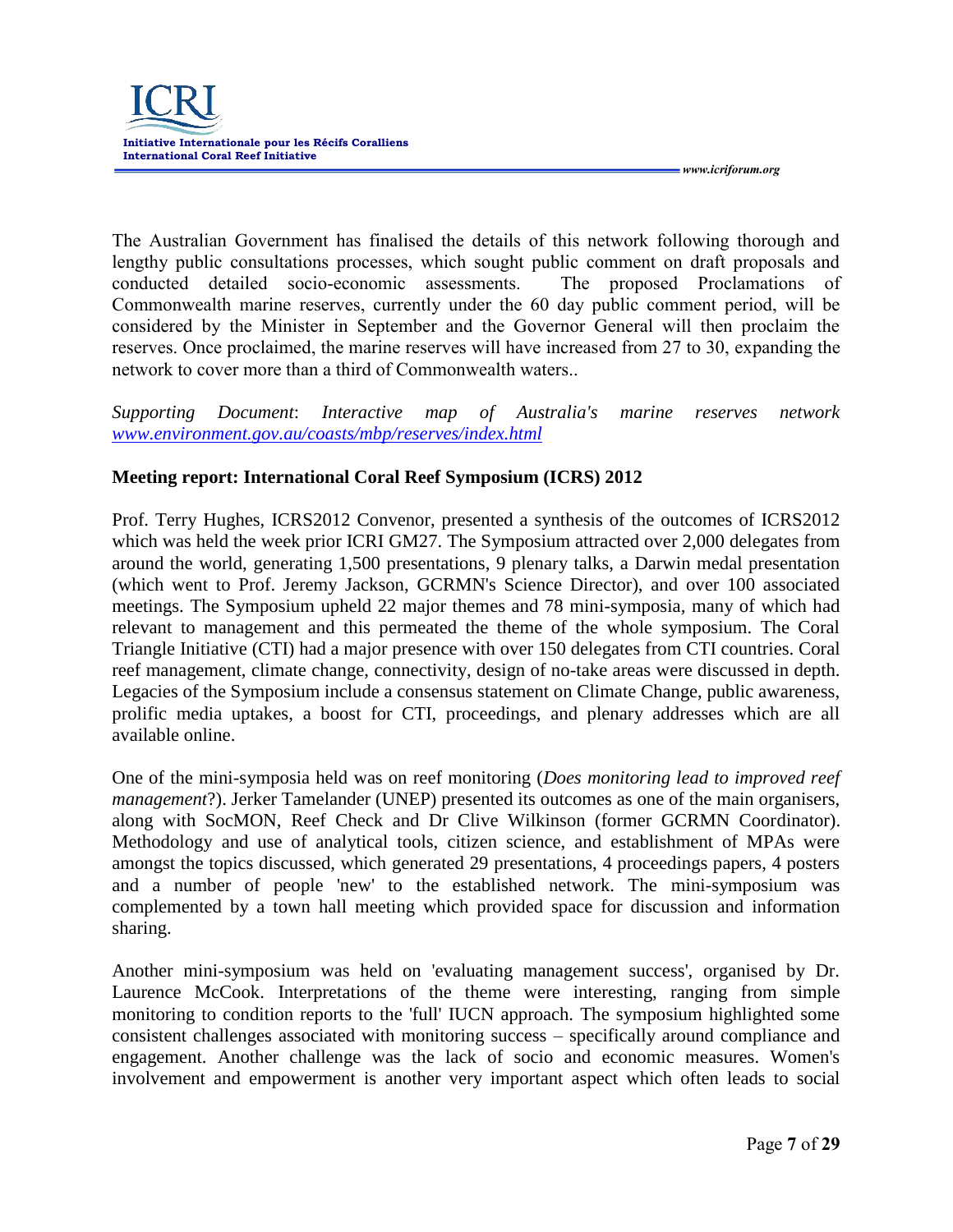

improvement. Finally, the use of indicators, economic modelling and management 'jargon' was also touched upon.

ICRI delegates emphasised that although ICRS is traditionally a science-based event, the series has evolved to act as a bridge between science and management which helps gain efficiency in outreach. It is expected that this evolution will deepen even further in the future. In this light, ICRI needs to examine the future relevance of the International Tropical Marine Ecosystems Management Symposium (ITMEMS) series, an ICRI 'legacy' which was originally meant to be held every 4 years in between ICRS to convene reef managers (as opposed to scientists). ICRI members were invited to discuss this topic further at GM28 in order to take a formal decision on ITMEMS.

The next ICRS will be held in Hawaii in 2016.

#### *Supporting Documents:*

- o *12th International Coral Reef Symposium: summary of outcomes (Presentation)*
- o *GCRMN session at ICRS (Presentation)*
- o *Evaluating Management Success: Mini-symposium Summary 12th International Coral Reef Symposium (Presentation)*

#### **Members' reports**

The ICRI Secretariat gave a very brief introduction on the member reports:

- Sixteen reports were received for this meeting from the following countries/organisations: Australia, Belize, Brazil, UNEP Caribbean Environment Program, the Coral Reef Alliance (CORAL), GCRMN, Jamaica, Japan, South Asia Cooperative Environment Program (SACEP), South Africa, Thailand, the United Kingdom, UNEP, the USA, and the World Resources Institute (WRI).
- Participants were reminded of the necessity of providing reports as a Member's obligation (article 1.4 or the Organisation and Management Procedures).

The Philippines provided a presentation on its activities.

*Supporting Document*: *Coral Reefs Management in the Philippines (Presentation)*

#### **Launch of GCRMN's Pacific Report**

Serge Planes (CRIOBE – France) launched the report entitled: *Status Of Coral Reefs of the Pacific and Outlook: 2011* (a GCRMN regional report).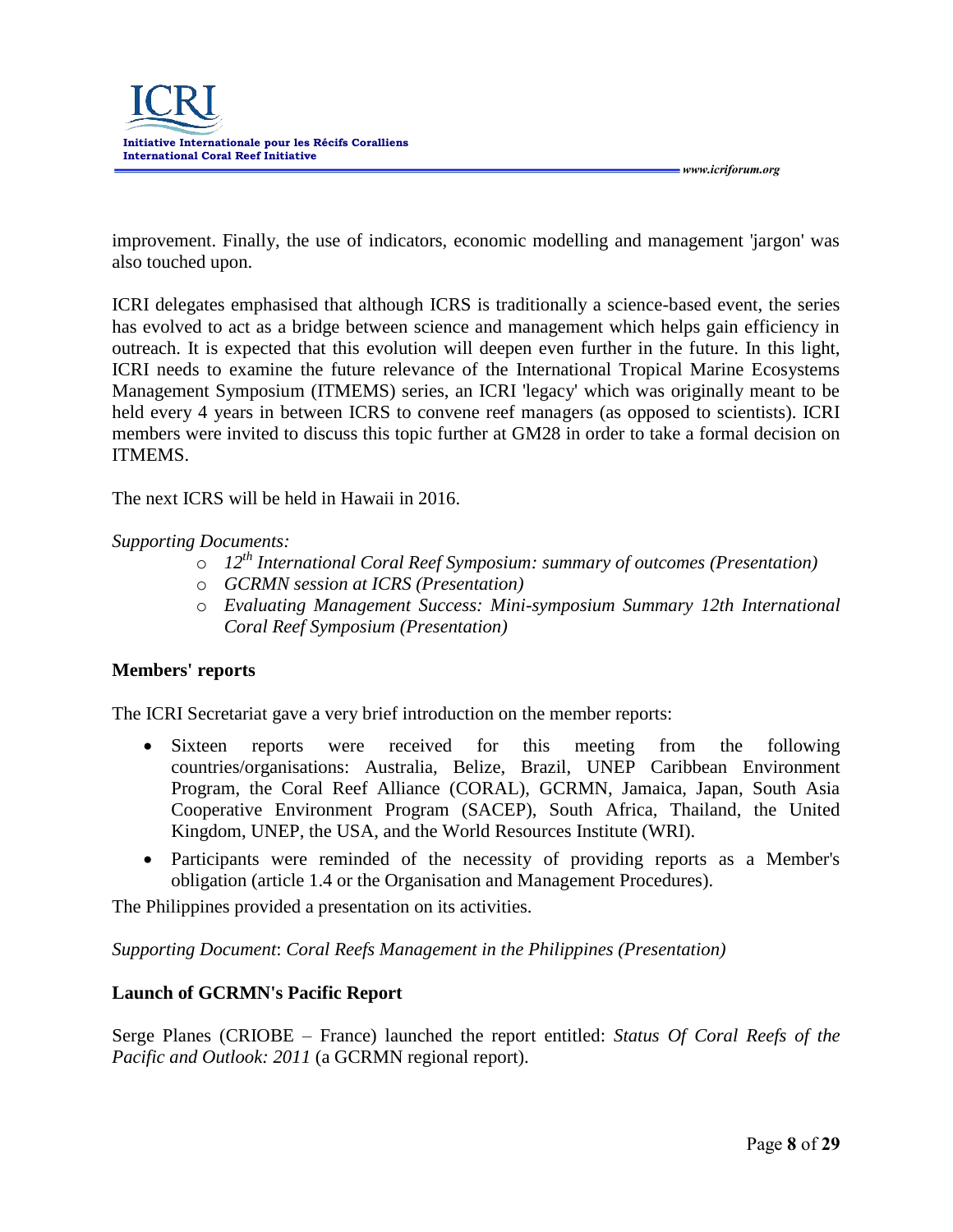

## **Ad Hoc Committees**

Existing *Ad Hoc* Committees (AHCs) reported on their work since the last ICRI General Meeting (December 2011).

*Enforcement and Investigation (Coral Reef CSI)*

David Gulko presented in support of the Meeting paper submitted for this AHC. Initiated in 2005, the Committee has evolved into a more established program (called: Coral Reef CSI, CRCSI) which has conducted a multitude of training workshops on field forensics, reef ecology, chain-of-custody, risk assessments, ecotoxicology and resource management. The program has since expanded to additional topics such as illegal marine wildlife trade, field contaminant assays, sea turtle field forensics and advanced grounding field investigations. CRSCI has been successful in providing on-ground skills to reef managers across the world, especially for small island developing states where enforcement and compliance activities are often a challenge yet one of the areas where directed assistance may reap large returns. Although the CRSCI has been very active, the AHC *per se* has not convened and now needs to be revived, with new Chairs and members. The new AHC would target its focus on a few topics of interest, such as vessel groundings, whilst remaining adaptable, multi-disciplinary, and tailored.

The work of this AHC was praised as a very successful example of how ICRI informality can achieve on-ground work. Australia pointed out that its recent experience with vessel grounding highlighted the need for a greater understanding of marine insurance law. France suggested that an evaluation should be conducted on the work done so far before taking it further, focussing on what has been used and what is missing. The evaluation would help improve the design of the work and target it towards specific needs to close identified gaps.

#### *Supporting Documents*:

- o *Meeting Paper: Report of the Ad Hoc Committee on Enforcement and Investigation – Revised Terms of Reference*
- o *Presentation: Coral Reefs Management in the Philippines*
- *Economic Valuation*

The ICRI Secretariat presented the paper on this AHC on behalf of its Chair. The Economic Valuation AHC was formed in January 2008 and extended a couple of times, with Chairs being the World Resources Institute (WRI) and the ICRI Secretariat. Work reported under this AHC has mainly been WRI's database of valuation studies and MESP's Standardized Framework for Coastal Ecosystem Valuation. Lauretta Burke (WRI) wrote to potential AHC players to gauge interest about a 're-energized' AHC however no great interest was displayed. The AHC has now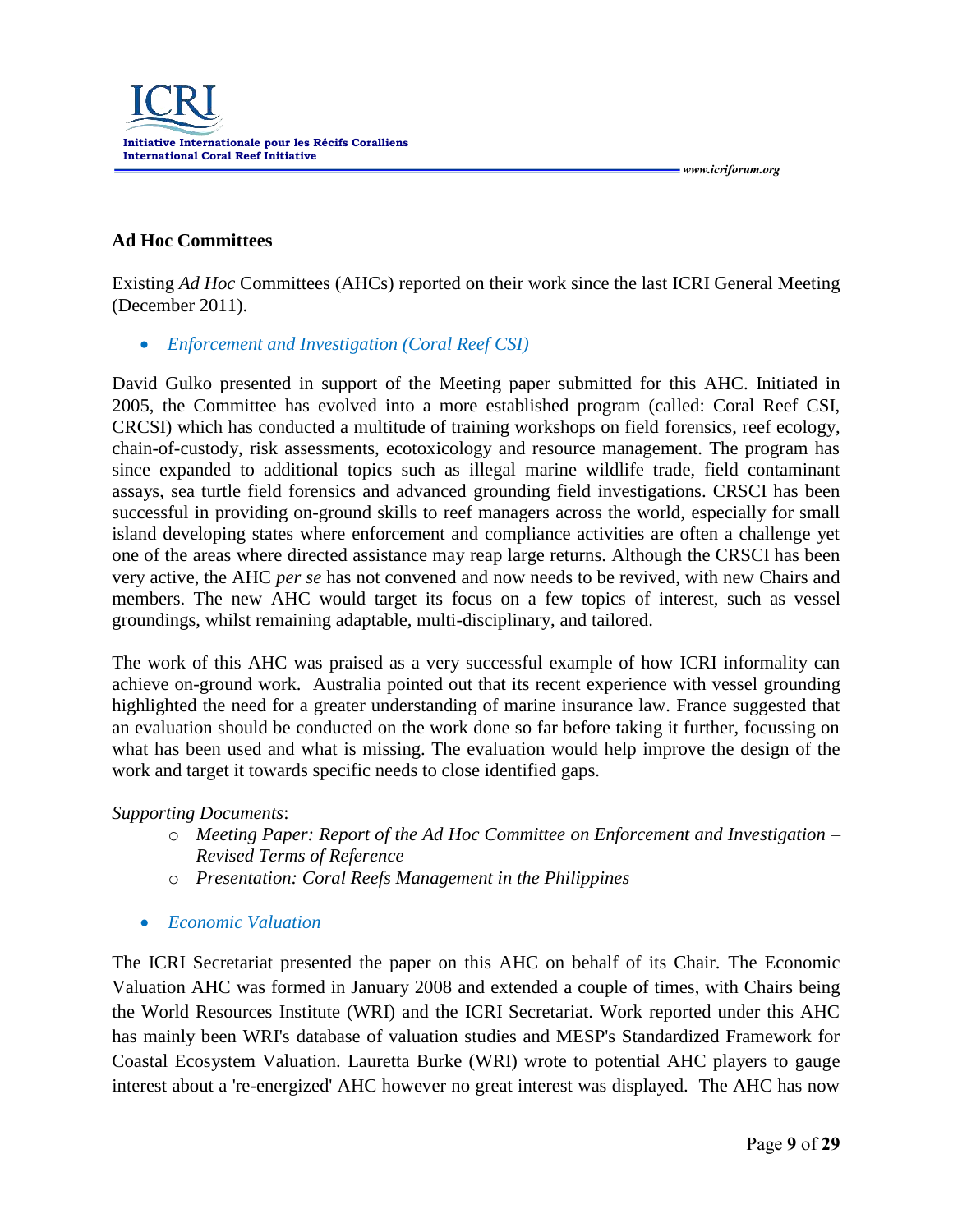

not met for more than a year and its status was left open-ended at General Meeting 27 in Reunion. The paper suggests that if no progress is made on the status of this AHC at ICRS or ICRI General Meeting 27, it would seem there is insufficient interest in continuing this Committee. Members were asked to make a final decision on the fate of the AHC and, if it was decided to revive the AHC, decide on a Chair, goals and Terms of Reference.

CARICOM pointed out that tools developed under this AHC had not yet reached the decisionmaking forum of the Caribbean, and that there would certainly be an interest there.

*Caribbean Regional Response to Lionfish Invasion (Regional Lionfish Committee-RLC)*

Activities undertaken by the RLC since the last GM were reported on (November 2011 – July 2012). These include:

- The further development of a regional list of contacts relevant to the lionfish invasion such as experts on marine invasive species, marine resource managers, fisheries experts, and technicians, to exchange experience and information. The list is 190 strong to date;
- The organisation of regional lionfish collecting and handling workshops (May 2012 in the Bahamas and Florida in the coming months);
- The design and display of a poster on the lionfish invasion issue at the 16th meeting of the Subsidiary Body on Scientific, Technical and Technological Advice of the Convention on Biological Diversity (April –May 2012) in Montreal, Canada (funded by the ICRI Secretariat);
- The development and promotion of a Joint Regional Strategy, and the presentation of this concept at several meetings including the Caribbean Regional Fisheries Mechanism (CRFM) and the Caribbean Fisheries Forum.

Future planned activities include a writing workshop to create the first draft of the Regional Lionfish Strategy, to be hosted by UNEP-CEP through the Regional Activity Center for Specially Protected Areas and Wildlife, with support from UNEP, and the launch of a Lionfish web portal.

The RLC has been conducting introspection work to analyze its long-term directions and future. Given that lionfish invasion is a potential long-term issue, it is important that the RLC's work and, more broadly, lionfish control efforts gets 'embedded' in existing institutions which would carry on its work once the AHC is dissolved. This 'permanent' RLC would then need to assess its role with ICRI: it could perhaps become an ICRI member to prolong the connections with the ICRI network.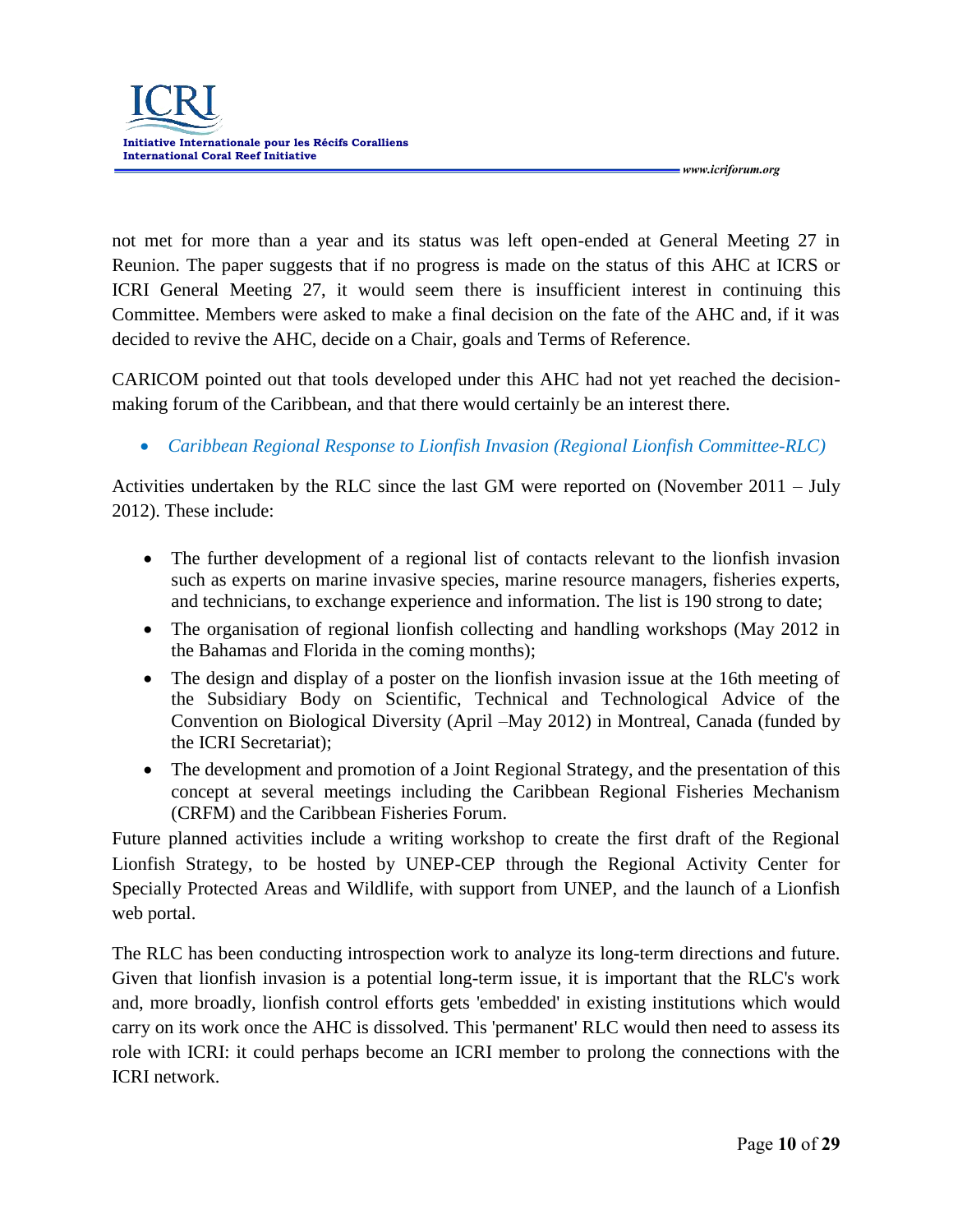Discussions were held around lionfish abundance data and its availability, the range of the invasion and potential case studies (such as Barbados where the lionfish has just arrived).

# **The RLC will remain an ICRI AHC with the same Terms of Reference, until at least the next General Meeting, where its status will be reconsidered.**

#### *Supporting documents:*

o *ICRI Ad Hoc Committee on Caribbean Regional Response to Lionfish Invasion: Activities Report for the period November 2011 to July 2012 (Presentation)* 

## **Report on the previous ICRI Secretariat (France-Samoa, 2009-2011)**

France presented on its Secretariat Report, outlining the main achievements of the previous Secretariat which was hosted by France and Samoa, in collaboration with the principality of Monaco between July 2009 and December 2011. It was the second time that France was hosting ICRI, the previous time being in 1999-2000. Main achievements included:

- The organisation of three General Meetings (GMs 24, 25 and 26)
- The promotion of regional cooperation by holding 'regional days' at GMs (Caribbean Day, Pacific Day, Indian Ocean Day) and supporting the organisation of regional ICRI events
- The support of ICRI Operational Networks (ICRAN, GCRMN), including the funding of the South Pacific GCRMN node to support GCRMN's new governance model
- The organisation of the  $4<sup>th</sup>$  International Marine Tropical Ecosystems Management Symposium (ITMEMS), held in Guadeloupe in December 2011.

#### *Supporting documents:*

- o *International Coral Reef Initiative Secretariat (2009-2011): Report of Activities*
- o *ICRI Secretariat report 2009-2011 (Presentation)*

# **Management Effectiveness Workshop**

Congruent with one of the hosting themes of the Australia-Belize Secretariat, a full day of the  $27<sup>th</sup>$  ICRI General Meeting was dedicated to workshopping the topic of 'Management' Effectiveness'.

Professor Marc Hockings, an international expert of this topic facilitated the workshop. The day started with a presentation on 'Assessing Management of Marine Protected Areas', followed by four case studies: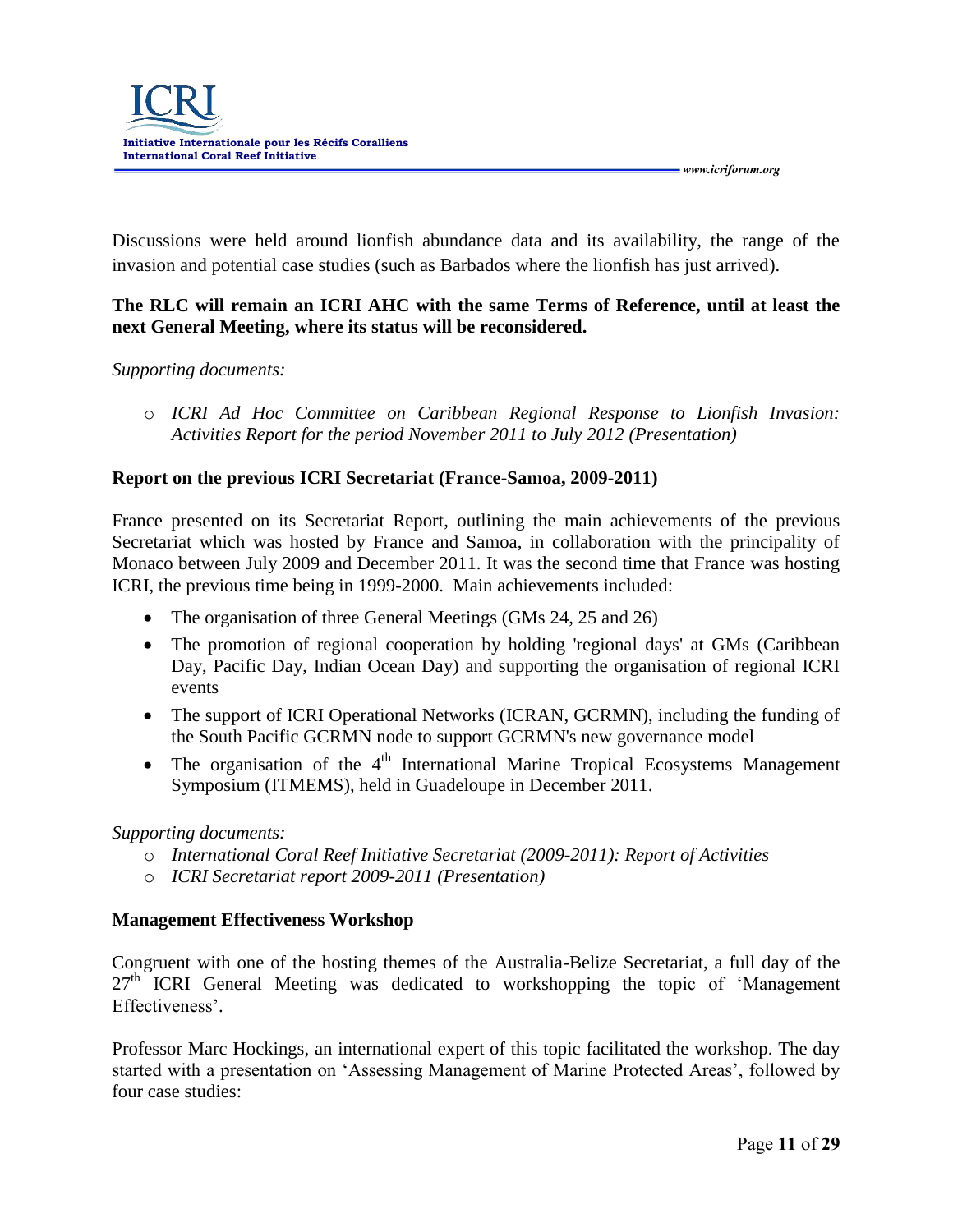- The Great Barrier Reef Marine Park's Outlook reporting process
- Colombia and Galapagos' use of management effectiveness
- Thailand's marine and coastal protected area management effectiveness evaluation
- Eco-Audit of Mesoamerican reef countries.

Participants discussed the possibility of replicating such experiences, and the importance of adapting lessons to meet the needs of a country or a site. A single worldwide framework isn't necessary desirable as managers would not use such a framework if it does not suit the local administrative, managerial and political context. Challenges such as finding funding to conduct management effectiveness assessments, ensuring they occur on a regular basis, and securing commitment at the highest level, are common in many countries. There are cases, such as in India, where management assessments of protected areas are occurring consistently and are well implemented because it is led at the highest level (Prime Minister).

Short presentations sharing individual experiences on management effectiveness were provided by the following participants:

- Michael Schleyer presented on South Africa's experience
- Arturo Izurieta (observer) presented on participatory monitoring and evaluation in the Northern Territory of Australia
- Nyawira Muthiga presented on Kenya's experience
- Lynette Laroya presented (a posteriori) on the Philippines' experience.

Main lessons learnt were the following:

- Embedding management assessment within existing management cycles and/or securing commitment to it at the highest level is crucial;
- Indicators need to be seen relevant by managers, and easily interpretable (for example by using tools such as Geographic Information Systems);
- The lack of data is a result in itself so there is no need to make up data;
- The results of the assessment should be used to review management systems.

The workshop continued with a Panel discussion, animated by the four case studies presenters. Discussion outcomes emphasized:

 The importance of agreeing on clear definitions and long-term objectives for the assessment before it commences;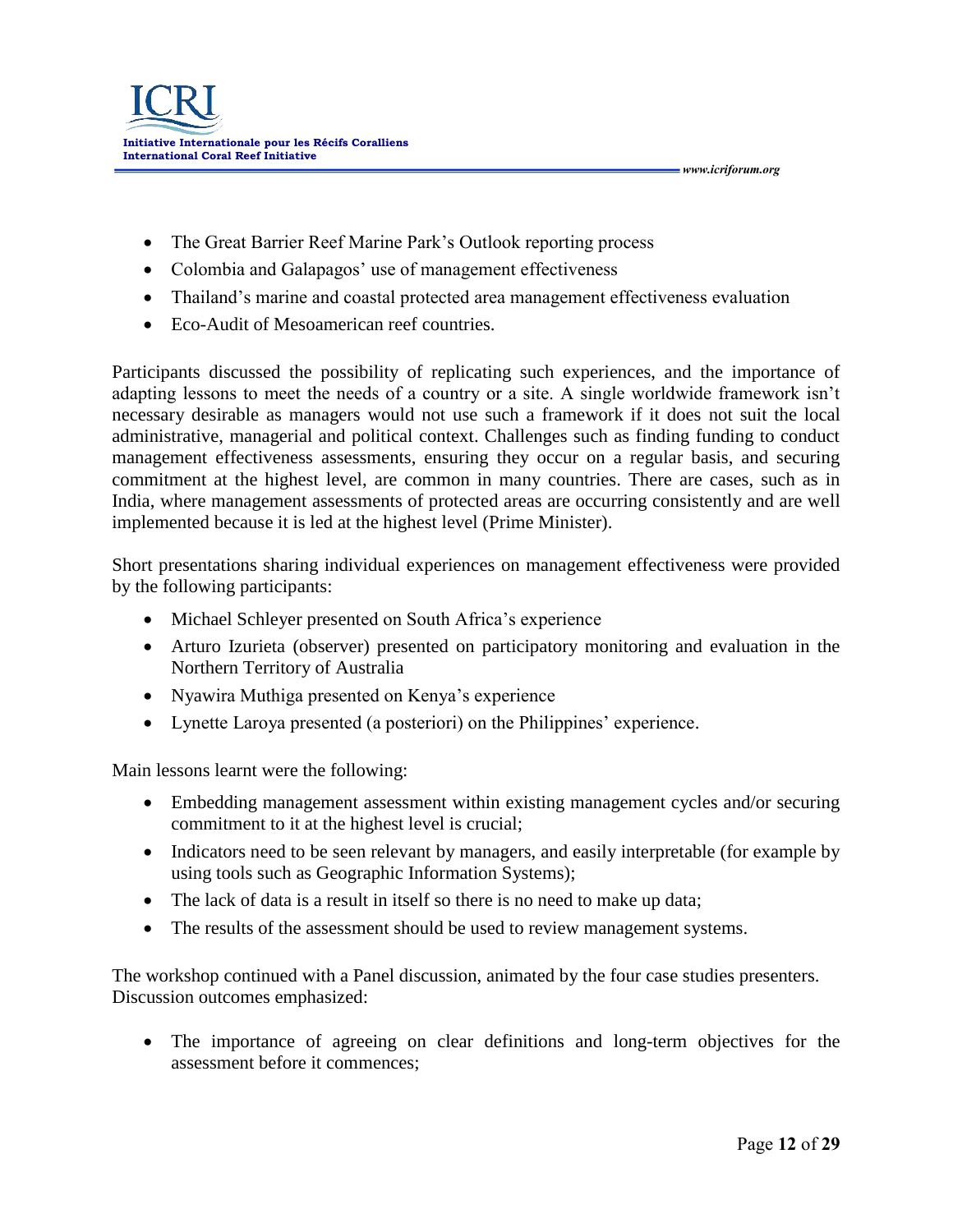

 The value of conducting socio-economic monitoring (including cultural aspects) and of connecting them with biophysical data;

 *www.icriforum.org* 

- The advantage of strategically assessing the type of evidence needed, as well as the level of investment required to obtain such data, before starting the assessment; and the possibility of making that data publicly available to enhance transparency;
- The benefits of securing a good representation of stakeholders, including all levels of government;
- The importance of communicating results of the assessment effectively and relevantly, to keep Ministers and industry stakeholders in the loop when releasing the results of the assessment, and to report 'good news stories' as well as less good ones.

ICRI Members then discussed a motion on Management Effectiveness presented by the ICRI Secretariat. Several suggestions of amendments to the motion were received.

#### *Supporting documents:*

- o *Marinating Management Effectiveness – assessing management of Marine Protected Areas (Presentation)*
- o *Case Study: Assessing existing measures to protect and manage the Great Barrier Reef Region (Presentation)*
- o *Case Study: Adaptive Management and use of Management Effectiveness findings and recommendations: Colombia and Galapagos cases (Presentation)*
- o *Case Study : Thailand's marine and coastal protected area management effectiveness evaluation (Presentation)*
- o *Case Study: Evaluating Management Success at Larger Spatial Scales (Beyond My MPA) Mesoamerica (Presentation)*
- o *'Speed dating': Management Effectiveness Assessment on South African Coral Reefs (Presentation)*
- o *'Speed dating': Assessing Co-management in Protected Areasin the Northern Territory: Lessons for Marine Protected Areas (Presentation)*
- o *'Speed dating': The Assessment of Management Effectiveness of Marine Protected Areas in Kenya (Presentation)*
- o *'Speed dating': MPA Meat: Institionalising MPA Performance Monitoring in the Philippines (Presentation)*

#### **Field Day: Experiencing stewardship - the Reef Guardian program**

In an effort to concretely illustrate, thanks to 'on-ground' visits and experience, the hosts' second theme of community engagement and stewardship, ICRI delegates had an opportunity to participate in a field day which showcased the Great Barrier Reef Marine Park Authority (GBRMPA) 'Reef Guardian' program with visits and conversations with: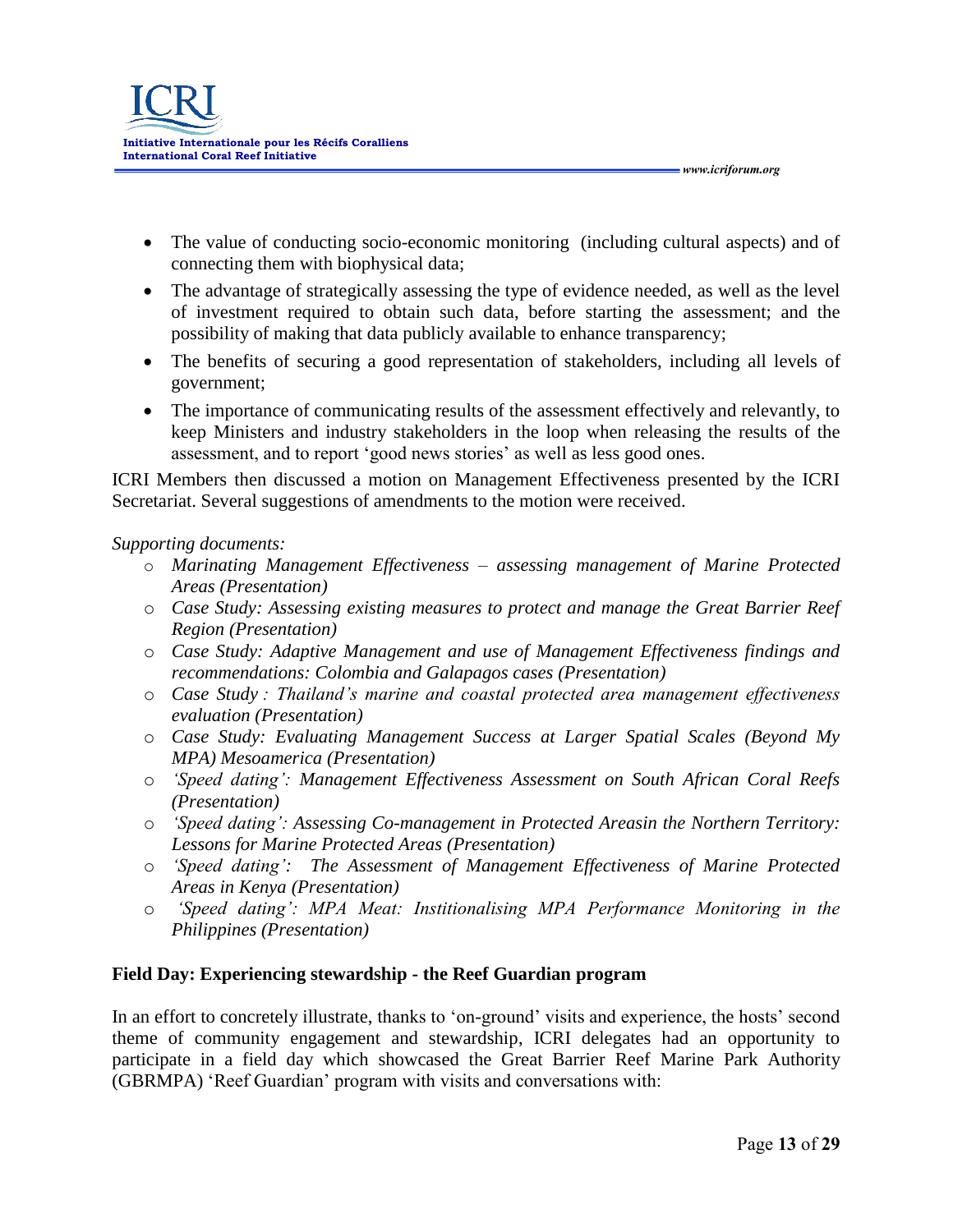- Reef Guardian Councils (Local Government)
- Reef Guardian Farmers
- Reef Guardian Fishers
- Reef Guardian Schools.

The visits' objective was to demonstrate that concepts of engaging early, honestly, thoroughly and enthusiastically can pay off with excellent community stewardship outcomes.

Karen Vohland, Director Stakeholder Engagement and Stewardship, started the day by providing an overview of the Reef Guardians Program. The Program aims to guide and influence stakeholders to ensure their everyday actions enhance the resilience of the Great Barrier Reef. It is completely voluntary, with no financial incentive provided for participants or certification provided. Its main objective is to provide recognition and to showcase good environmental activities, in order to influence and inspire others and foster positive behaviour change. The Program was first targeted to schools (2003), but was then expanded to include Councils (2007), farmers, fishers and tourism operators (2010) – starting with pilot sites/participants. As of 2012, the Program has been very successful with 13 Councils (covering  $317,271$  km<sup>2</sup> of the Great Barrier Reef catchment) and 285 schools (representing around 10% of the catchment's population) involved. Main lessons learnt from the Program so far include:

- The need to engage early and meaningfully;
- The importance of understanding where stakeholders come from, and of acknowledging that they have an organisation or business to run;
- The benefits of identifying what they can get out of the stewardship program (such as community recognition);
- That stewardship programs such as Reef Guardian play a critical role in ensuring that the community appreciates the values of natural assets such as reefs, and focusses its actions in a way that supports management effectively.

Maree Grenfell and Dan Walton from the Cairns Regional Council shared their experience as a Reef Guardian Council. The Council's action has focussed on 5 areas: land (e.g. management of wetland and riparian vegetation), waterways (wastewater treatment plants upgrade), waste (recycling), climate action (emission reduction), and community engagement.

Delegates had an opportunity to visit two Reef Guardian Farmers in the Gordonvale area (South of Cairns). Both farmers are implementing sustainable farming practices which include landscaping and grassed drains, soil management, fallowing, or creating natural water filters such as wetlands to improve the quality of the water that runs into the Great Barrier Reef. Those practices are not only environmentally sustainable; they also are economically viable.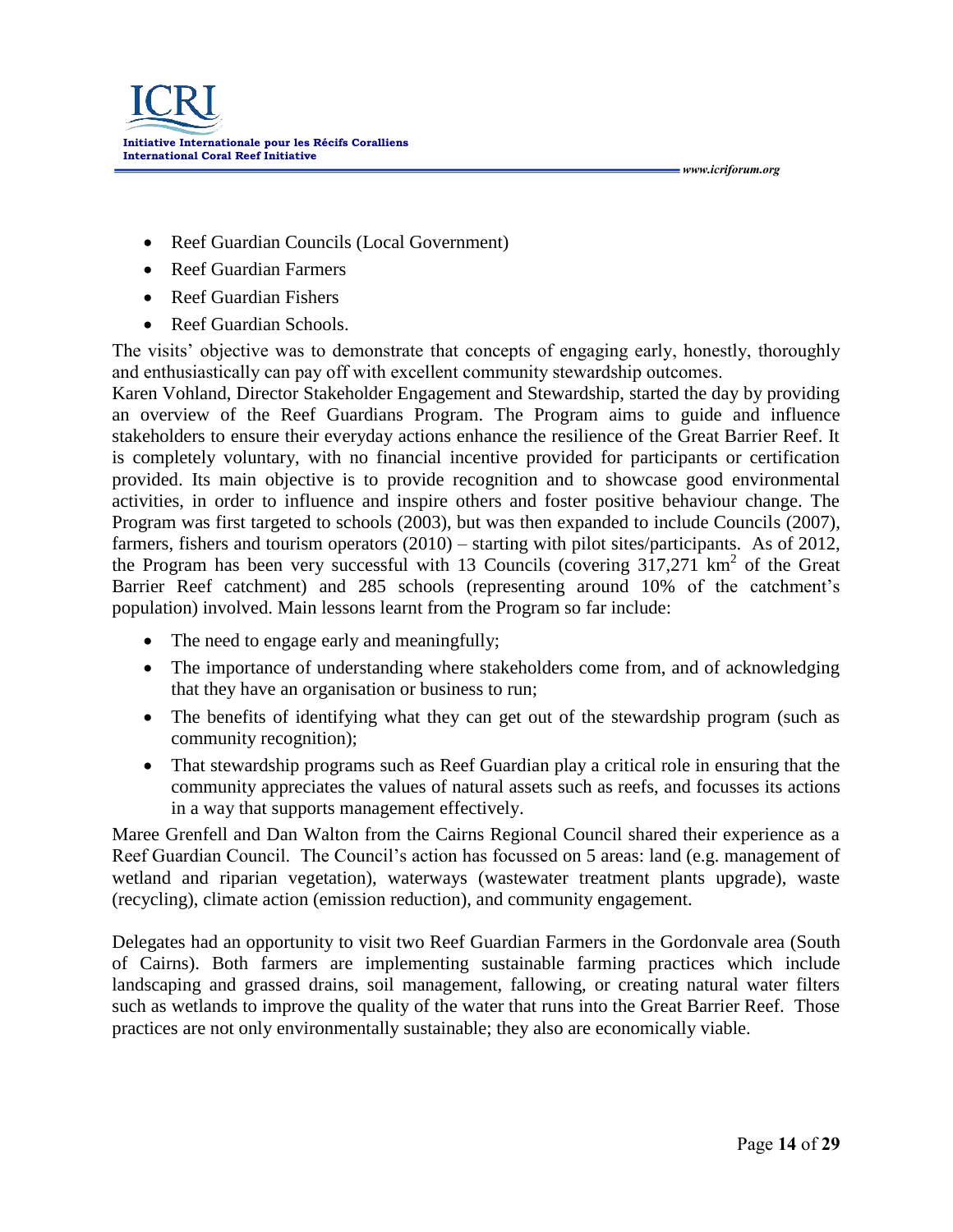

Pupils from Gordonvale State School, a Reef Guardian School, welcomed ICRI delegates and presented on their individual environmental projects before showcasing their permaculture garden and revegetation area.

Ryan Donnelly from Cairns Marine, a reef Guardian Fisher provided a tour of his Marine aquarium fish and coral collection factory. Cairns Marine has set robust protocols for its operations, instilling good environmental practices in every aspect of its business.

The field day ended with an Aboriginal dance show and dinner experience, where delegates could immerse themselves in traditional indigenous Australian culture with authentic music, dance and storytelling by the Tjapukai people at the Tjapukai Aboriginal Cultural Park.

#### *Supporting documents:*

- o *Reef Guardians: an overview (Presentation)*
- o *Reef Guardian Council (Presentation)*

#### **ICRI communication tools**

The ICRI Secretariat presented its updated communication tools:

- *ICRIforum website*: launched in 1999/2000 and redesigned in 2009, the website acts as the main repository for all ICRI documents and information. It contains ICRI members and networks' details, relays relevant news, provides information on past and upcoming ICRI meetings, side events and related meetings, and provide succinct information on key topics related to ICRI. Since the last General Meeting, the website was enhanced with a rotating banner placed on the home page, the creation of a section related to Rio+20 and the hosting and management of East Asia Regional Workshop pages. The Secretariat emphasised the need for members to use the website by sharing their own news and updating their Member details. Future enhancements to be developed through support by UNEP include a better integration with ICRI networks and activities, including GCRMN, *Ad Hoc* Committees etc. A Member page form, as well as a survey will be sent to all ICRI members in order to get updated information and post them on the website.
- *ICRI Social Media*: congruent with one of the current Secretariat's objectives of 'exploring new social media technologies for promoting the ICRI message', ICRI now has an RSS feed mechanism for its ICRIforum website (which allows readers to get notified when the website gets updated) and has its own Twitter (micro blogging) and Facebook (social networking) pages (which are linked). Both accounts are mainly used to relay information posted on the ICRIforum which remains the principal outreach mechanism, but tend to cater to younger audiences in a more informal way. Benefits include ease of access, user-friendliness, provision of real-time information to a large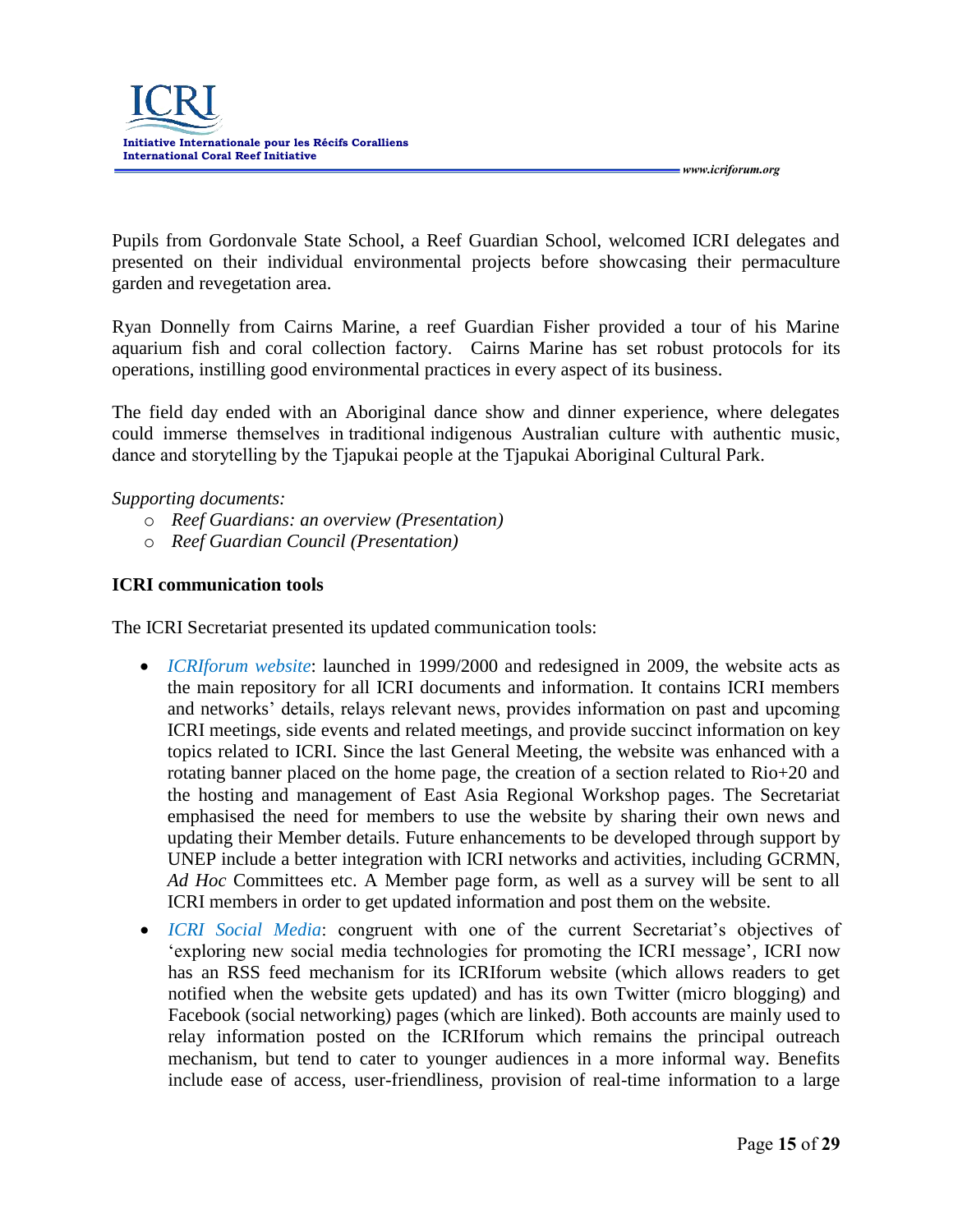number of users, easy upload of photos and the possibility of holding instant discussions. ICRI's social media will allow the progressive build-up of an online community for ICRI, and provides an avenue for ICRI members to share experiences, contribute their expertise, or post photographs/videos or ICRI events. Any ideas on how to best use the resources available from these media are welcome.

#### *Supporting documents:*

- o *Enhancing the ICRIforum (Presentation)*
- o *ICRI Social Media (Presentation)*

## **ICRI Grants Program**

The ICRI Grants Program 2012-2013 is an initiative of the Australia-Belize Secretariat to fulfil its objectives of "providing funding support for each of around three small projects to be conducted during the hosting period". Funded by AusAID, the Program is aimed at community groups, Non-Government Organisations and governments conducting projects in developing countries with coral reefs which align with one or more of the ICRI 'Call to Action' areas of coastal management, capacity building, monitoring, and review and assessment of current protection and/or management.

Expressions of Interest for ICRI grants were opened between 9 April and 20 May 2012 and advertised through ICRI media channels. The Secretariat received 49 applications from 29 countries which were assessed by a Panel of three members against 7 weighted assessment criteria. The highest ranked projects were recommended for funding to the Australian Minister for the Environment who took the final decision.

Winners the ICRI Grants Program were announced by ICRI Co-Chairs Beverly Wade and Margaret Johnson:

- Nature Conservation Egypt, from Egypt will receive AU\$10,000 to conduct a project involving local communities in planning the establishment of no-take zones in the Red Sea National Parks of Elba and Wadi Gemal;
- Kenya Marine & Fisheries Research Institute from Kenya will receive AU\$9,922 for a project seeking to enhance adaptive management practices in seven co-managed areas;
- Aleipata & Safata Marine Protected Area Trust Society Inc. from Samoa will receive AU\$10,000 to restore coral reefs devastated by the 2009 tsunami in Aleipata and Safata Marine Protected Areas;
- Kousapw Palikir Community Group in Micronesia, will receive AU\$2,730 to eradicate Crown-of-Thorn Starfish from the Palikir Reefs.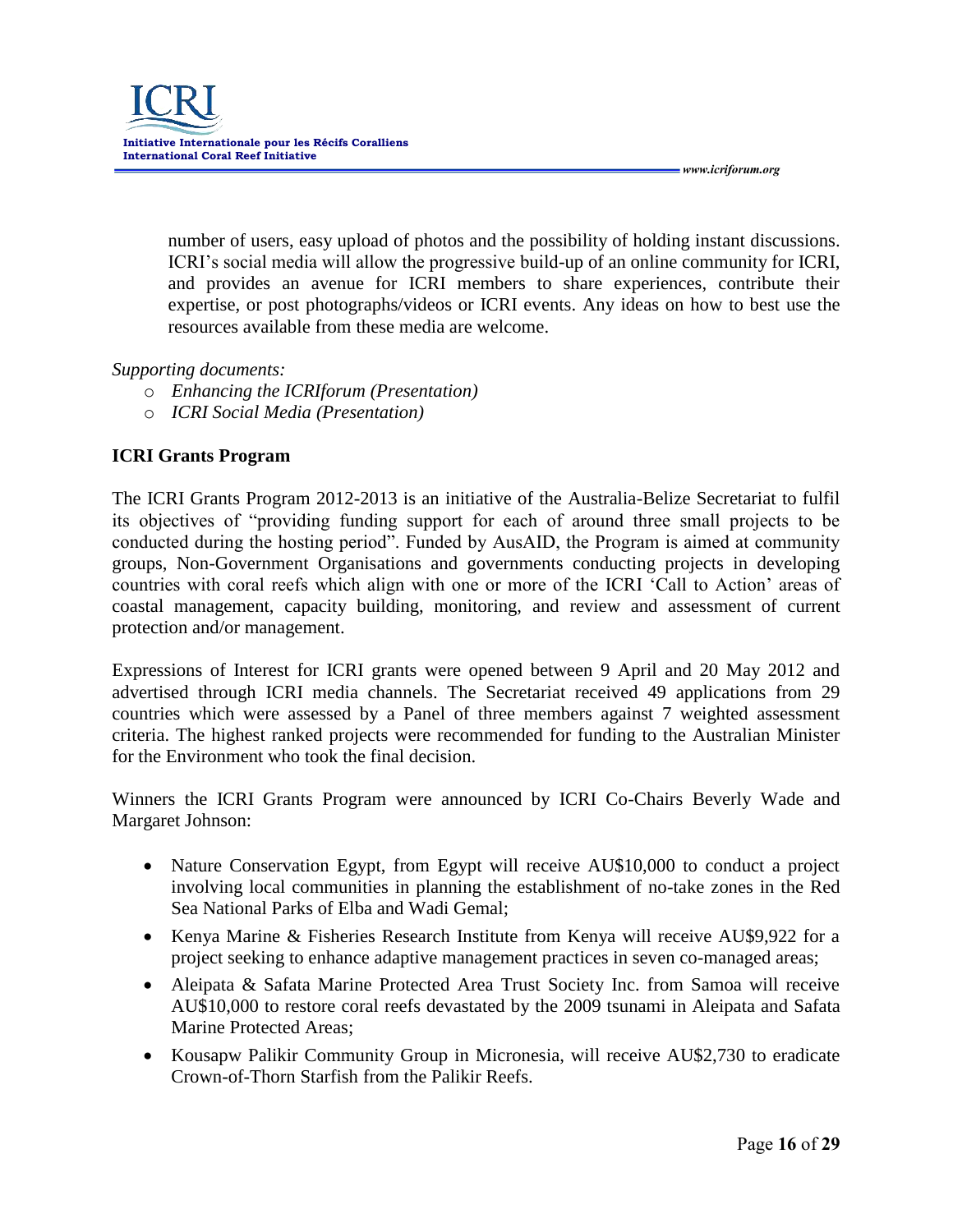

All projects will be finalised by 30 June 2013 and are conditional to entering into a Grant Agreement Deed with the ICRI Secretariat via the Great Barrier Reef Marine Park Authority.

#### **Regional Initiatives**

UNEP presented its *Coral Reef Partnership* which aims to support Regional Seas programmes and participating countries deliver internationally agreed commitments relevant to coral reefs, such as Aichi Target 10 , paragraph 179 of the Rio+20 outcome document and the ICRI Call to action and Framework for Action. The Coral Reef Partnership (the Partnership) follows on from the successes of to the International Coral Reef Action Network (ICRAN, suspended as an ICRI network at GM 26), although its objectives, structure and operational aspects differ largely. Building on the foundation of past and current activities the partnership aims to, at the global level, develop innovative and practical tools and methods that enable ecosystem based approaches to coral reef management; and at the regional level facilitate adoption and application of tools and methods through demonstration interventions and policy support. Networking, capacity building and exchange of best practice and lessons learned will be facilitated through a community of practice. UNEP will consult with Regional Seas and other partners in the near future to strengthen the Partnership concept and achieve broader scale implementation in 2013. UNEP requested members to:

- take note of the launch of this initiative, and offer advice or support as appropriate;
- engage in consultations towards developing the Partnership.

Japan presented on *ICRI East Asia Activities (*which includes Japan, Indonesia, Korea, Philippines, Thailand, Vietnam and the Worldfish Centre). The East Asia Regional Initiative has been one of the most active regional initiatives since the inception of ICRI, with regular Regional Workshops being held between 1996 and 2001. This regional focus however, gradually faded in the early 2000s. During the decade following, marine habitats in the region became increasingly under pressure from land and sea-based human activities. As a result, ICRI's regional approach was revitalised in the East Asian region with workshop being held again on a regular basis since 2008. The workshops focused on MPA networks to assist East Asian countries' efforts in achieving the 2012 global target on MPA networks set by the World Summit on Sustainable Development (WSSD) and the Conference of the Parties to the Convention on Biological Diversity (CBD). The results of activities and discussions held in regional workshops were compiled into an *ICRI East Asia Regional Strategy on MPA Networks 2010*. The Regional Strategy is not a comprehensive strategy on MPA networks, but strongly reflects interests and discussions held by participants in regional workshops, which aimed to:

- create a regional mechanism for cooperation and coordination;
- follow up on the Provisional Plan 2009-2010; and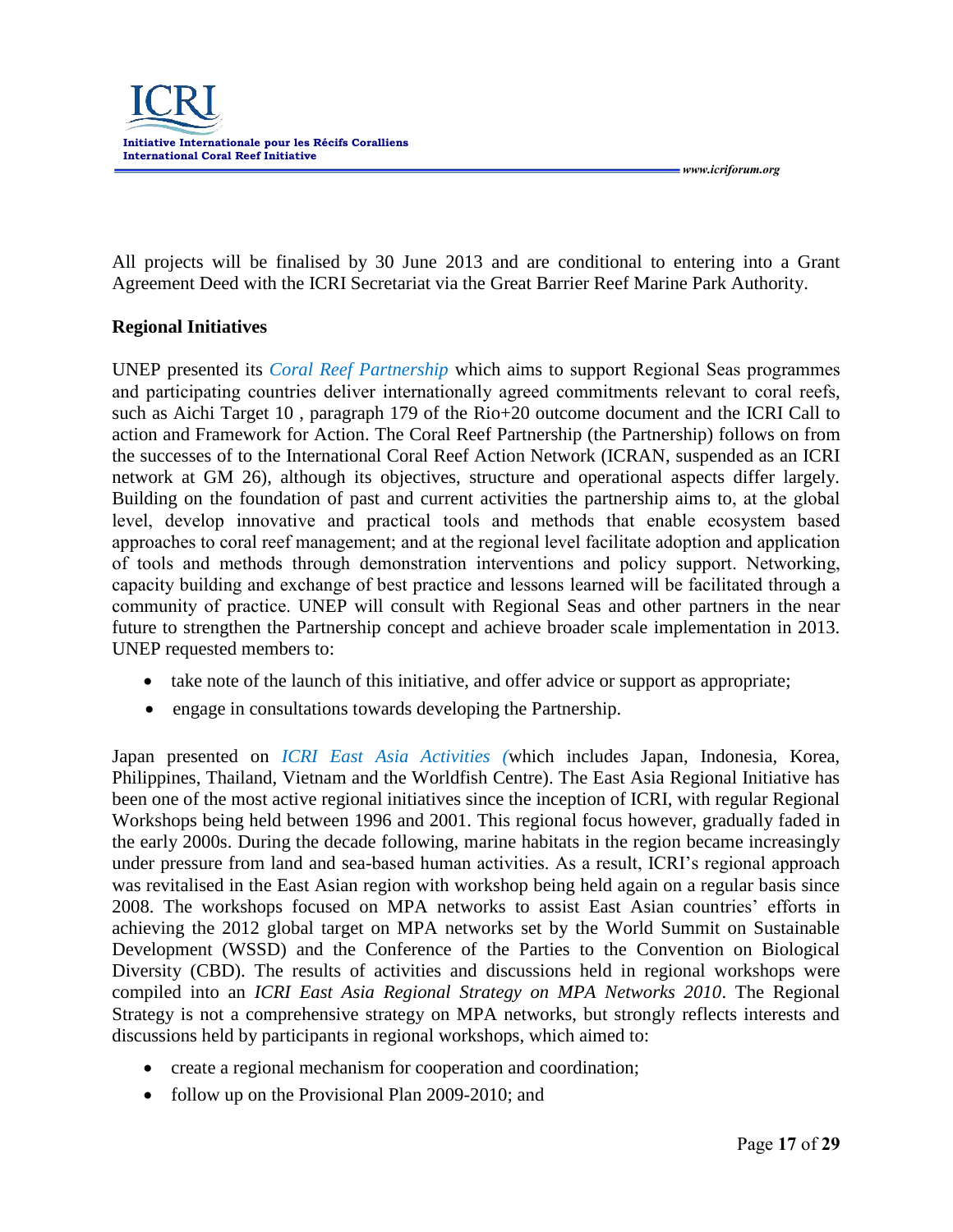

• reflect priority recommendations to regional and national policies.

In response to the suggested actions listed in the Regional Strategy, a follow-up workshop was held in Siem Reap, Cambodia in 2011; another workshop will be held in Jeju, Korea on 3-5 September 2012 to finalise issues that remain to be addressed and continue the strengthening of regional collaboration efforts on MPA networks in East Asia.

Some of the outputs so far include a regional MPA gap analysis, a regional MPA database, comprehensive mapping of coral reefs in the region and an assessment of the effectiveness of MPA management regimes.

ICRI members were provided with an update on the *Regional Coral Reef Task Force* **(CRTF)**  established under the Nairobi Convention, and progress towards an **East Africa Coral Reef Action Plan**. Through the Action Plan, the CRTF aims to improve reporting mechanisms and enhance communication and information dissemination regionally; influence the review of legislation and policy change at national levels, establish monitoring programs for coral reefs and associated ecosystems, including socioeconomic monitoring, and raise funds. Achievements to date include a revised Regional Coral Reef Action Plan that will be presented to the Nairobi Convention Conference of Parties in 2012, as well as Terms of References for National Coral Reef Taskforces, the production of reports and a newsletter (CRTF updates), contribution in the creation of a Regional MPA monitoring toolkit and the facilitation of a Regional Coral Disease course in Zanzibar. Focal Points of the Nairobi Convention will meet in Maputo in August 2012 to progress these initiatives further.

#### *Supporting documents:*

- o *Coral Reef Partnership (Presentation)*
- o *East Asia Activities (Presentation)*

#### **Miscellaneous**

Delegates were shown a video entitled: "Coral Reefs: Polyps in Peril" sent by the World Resource Institute. Madagascar provided an update on the evolution of coral reef conservation in Madagascar. Thailand provided the results of a regional workshop held in Bangkok in January 2012 to implement the FAO Technical Guidelines on MPAs and Fisheries.

#### *Supporting documents:*

- o *Coral Reefs: Polyps in Peril (Video)*
- o *Evolution of coral reef conservation approach in Madagascar (Presentation)*
- o *Marine Protected Areas as Fisheries Management Tools in the Bay of Bengal Large Marine Ecosystem (Presentation)*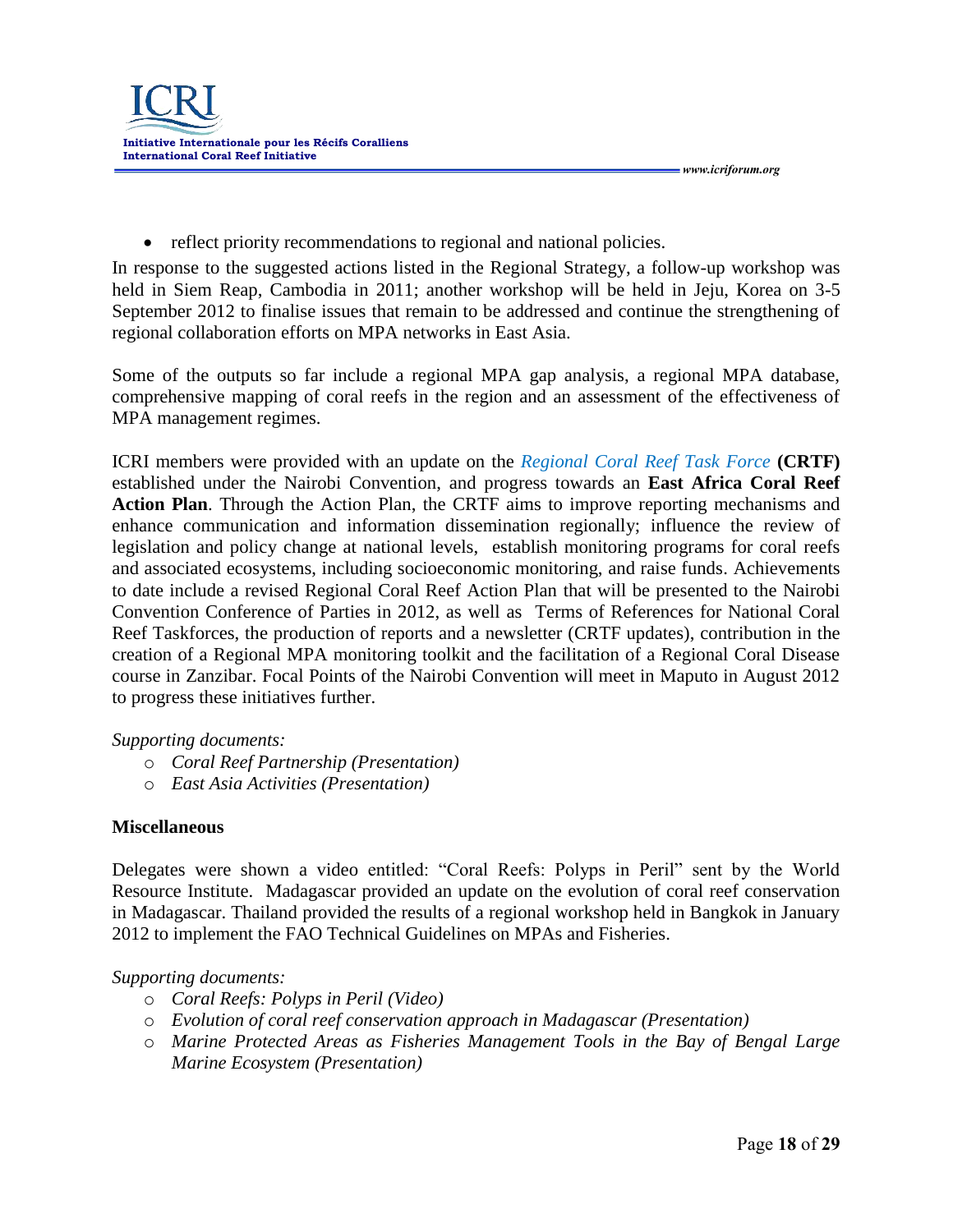#### **Results of ICRI GM27 side meetings**

Four side meetings were held during the General Meeting to further discussions on:

- Directions and long-term status of the Regional Lionfish Committee (RLC)
- Future directions for the Global Coral Reef Monitoring Network (GCRMN)
- Fate of the Ad Hoc Committee (AHC) on Economic Valuation
- Fate of the AHC on Enforcement and Investigation.

The vision for the *Regional Lionfish Committee* is to secure dedicated funding to embed existing lionfish control efforts into existing institutions; and in the long-term, to expand work to include all marine invasive species in the Caribbean. The ICRI connection will remain and ICRI will continue to support these efforts. Members mentioned that the lionfish invasion is now expanding to new areas (Eastern Pacific), so the RLC has an opportunity to implement control work at a much earlier stage than what has been done in the Caribbean Sea.

Discussions on *GCRMN directions* emphasised:

- The need for GCRMN to clarify the directions it is taking, through improved communication with the Network;
- More concerted efforts in engaging GRCMN nodes and regional networks, including through enhanced communication with past GCRMN contributors and collaborators in all regions and in particular where existing regional structures are strong (i.e. East Asia and Pacific);
- Strengthened linkages to and utilization of relevant regional networks and institutions where such exist, including in particular Regional Seas programmes, to promote adoption and application of methodology, support regional consultation and capacity building, and enhance reporting and dissemination of findings to governments;
- Enhanced links between ecological, social and economic processes, and continued discussions with SocMON and other partners to look at practical and meaningful ways to integrate GCRMN activities;
- Increased funding needed to achieve the above, as well an efforts and input from all partners.

Outcomes of discussions held on *Economic Valuation* were that:

- There was still an interest amongst ICRI members in the continuation and revival of the AHC, with CORAL offering to be a Chair and the World Resource Institute continuing to be involved as a Member
- New Terms of Reference will be presented at the next General Meeting.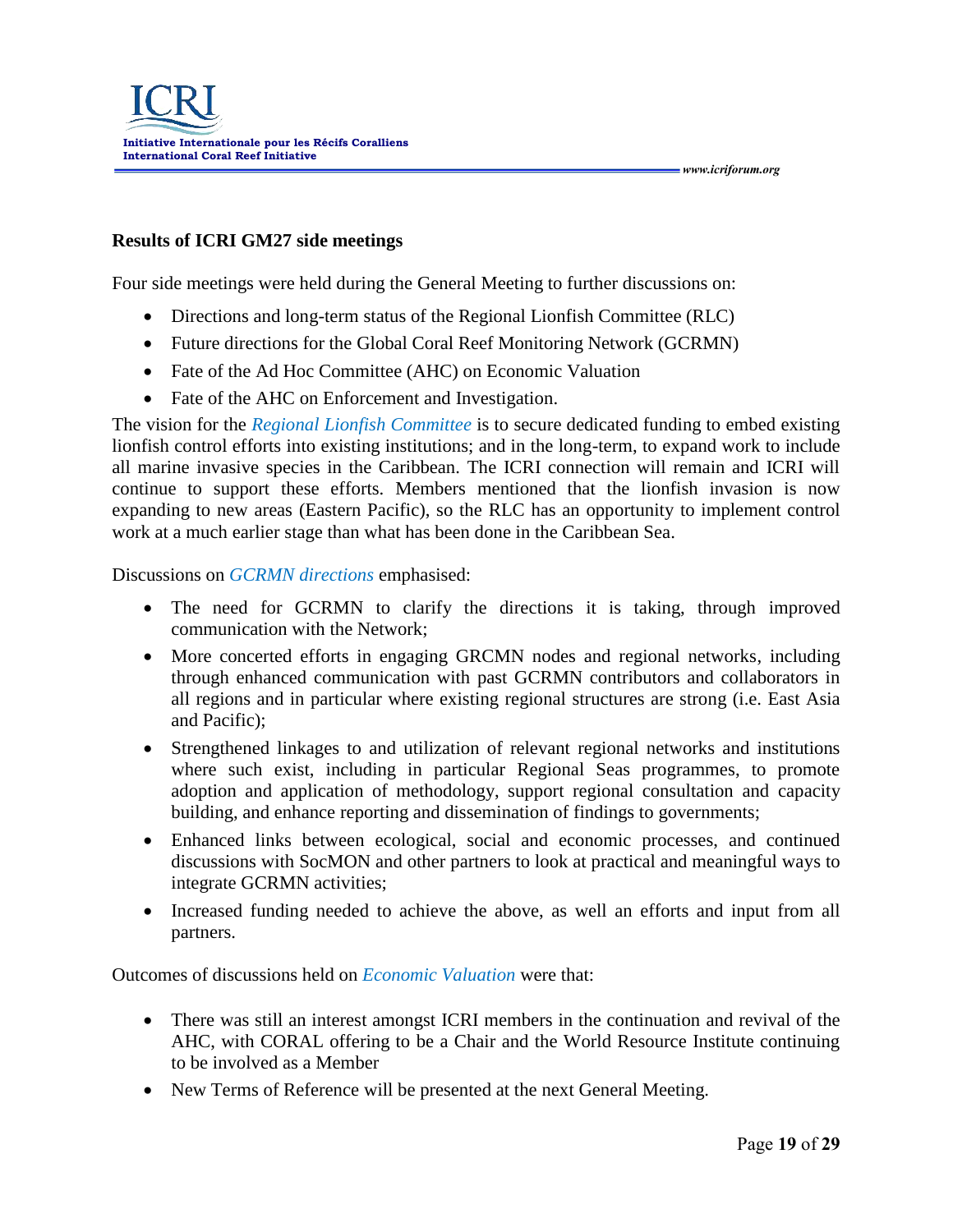Two motions asking ICRI members to note the continuation of these two Committees, and to consider whether they wish to play a role in their activities, were put forward to the ICRI Membership.

The main decision stemming from discussions held during the side meeting on *Enforcement & Investigation* was to revive the AHC on Enforcement and Investigation with an enhanced focus on:

- Vessel grounding incidents (particularly valuation and penalty strategies). Partnerships with the Economic Valuation AHC could be explored to that effect;
- More generally, compliance issues for MPAs, taking into account differences in scale, remoteness, and funding.

Suggestions to avoid adversarial actions, conduct workshops and create regional taskforces to provide support to countries on vessel grounding incidents response were put forward.

# **Motions**

Three motions were adopted by the ICRI membership as resolutions:

- Resolution on the activities of the Ad Hoc Committee on Economic Valuation (Appendix 2)
- Resolution on the activities of the Ad Hoc Committee on Enforcement & Investigation (Appendix 3)
- Resolution on Management Effectiveness (Appendix 4).

# **Upcoming ICRI Activities**

ICRI Members were encouraged to participate in several upcoming coral reef-related events, including:

- The 8th ICRI East Asia Regional Workshop, 3-5 September, Jeju, Korea
- The IUCN-WCC side event (Conservation Campus) on Management Effectiveness, an interactive, capacity building event to be held on 9 September in Jeju, Korea. The ICRI Secretariat will present the outcomes of the General Meeting's Management Effectiveness workshop at this event.
- The 2012 Global MPA Enforcement Conference, 25-29 November, San Francisco, USA.
- The 9<sup>th</sup> the 9th Pacific Island Conference on Nature Conservation and Protected Areas, to be held in Fiji in November 2013.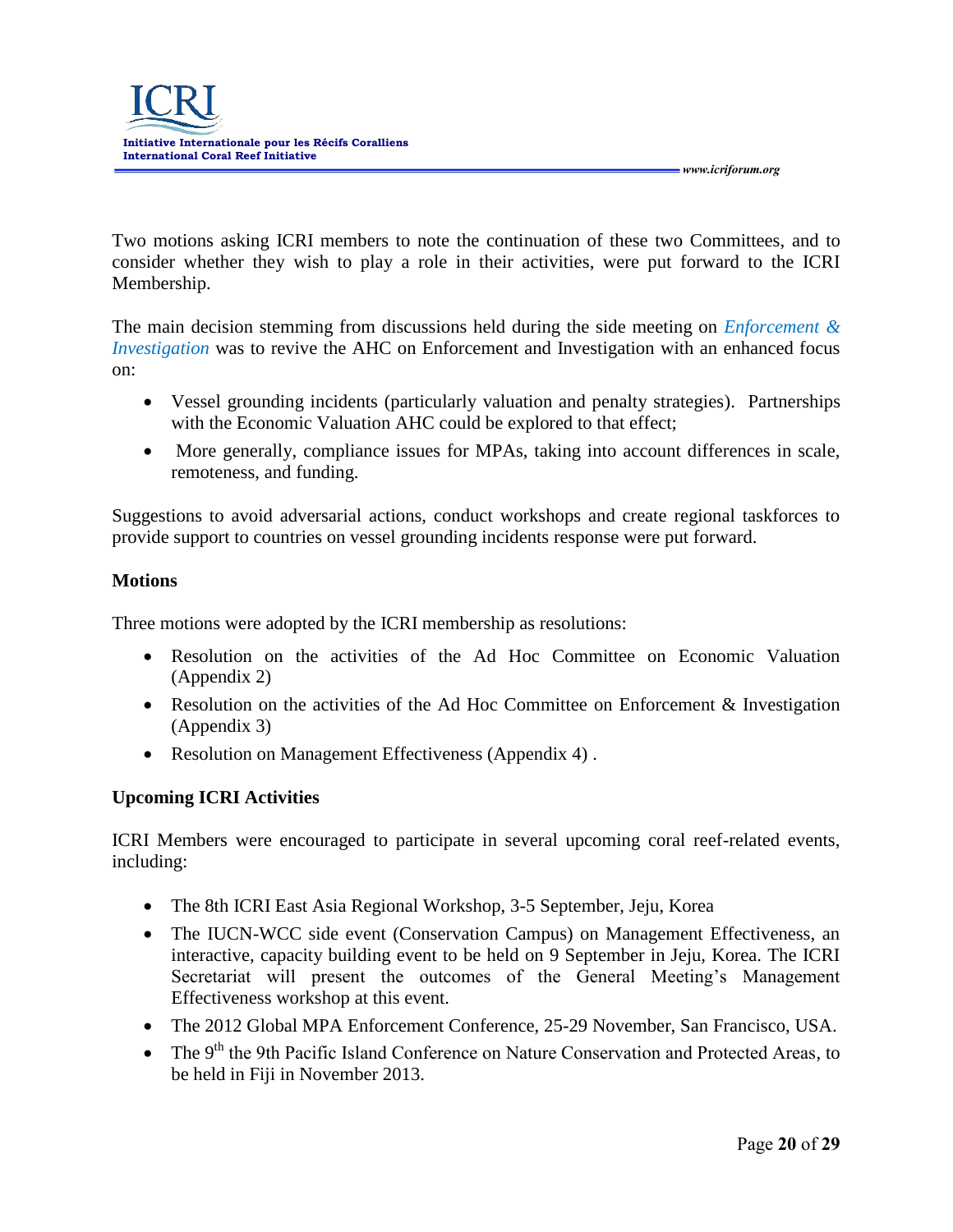The next ICRI General Meeting will be held in Belize in November 2013 (exact dates to be advised).

#### **Official Closing**

The meeting was closed by the Ambassador Adalbert Tucker from Belize.

## **Appendices**

- Appendix 1: List of GM27 participants
- Appendix 2: Resolution on the activities of the Ad Hoc Committee on Economic Valuation
- Appendix 3: Resolution on the activities of the Ad Hoc Committee on Enforcement & Investigation
- Appendix 4: Resolution on Management Effectiveness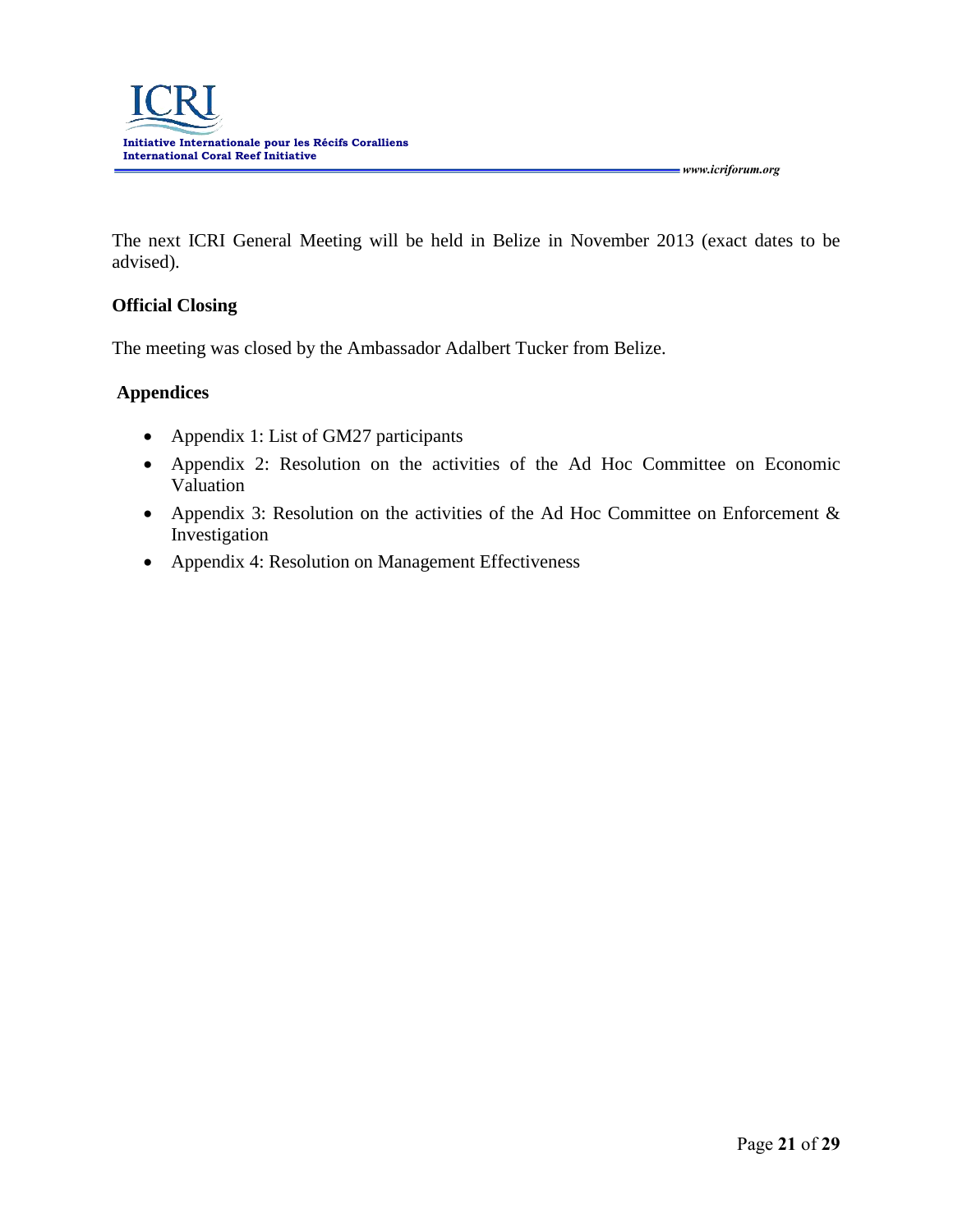

**APPENDIX 1**

# **ICRI GM 28 - List of participants**

| <b>Title</b> | <b>First name</b> | Last name         | Organisation                             | <b>Country</b>     | Email                       |
|--------------|-------------------|-------------------|------------------------------------------|--------------------|-----------------------------|
|              |                   |                   |                                          |                    |                             |
| Mr           | Naoki             | Amako             | Ministry of the Environment              | Japan              | NAOKI AMAKO@env.go.jp       |
| Mr           | John              | <b>Baldwin</b>    | Great Barrier Reef Marine Park Authority | Australia          | j.baldwin@gbrmpa.gov.au     |
| Mr           | Garfield          | <b>Barnwell</b>   | <b>CARICOM</b> Secretariat               | Guyana             | gbarnwell@caricom.org       |
| Dr           | Larry             | <b>Basch</b>      | <b>Deltares Research Institute</b>       | <b>Netherlands</b> | $l\n$ {vbaseh@gmail.com}    |
| <b>Ms</b>    | Angelique         | <b>Brathwaite</b> | <b>Coastal Zone Management Unit</b>      | <b>Barbados</b>    | abrathwaite@coastal.gov.bb  |
| Dr           | Lauretta          | <b>Burke</b>      | <b>World Resources Institute</b>         | <b>USA</b>         | lauretta@/wri.org           |
| <b>Ms</b>    | Anne              | Caillaud          | Great Barrier Reef Marine Park Authority | Australia          | $a.$ caillaud@gbrmpa.gov.au |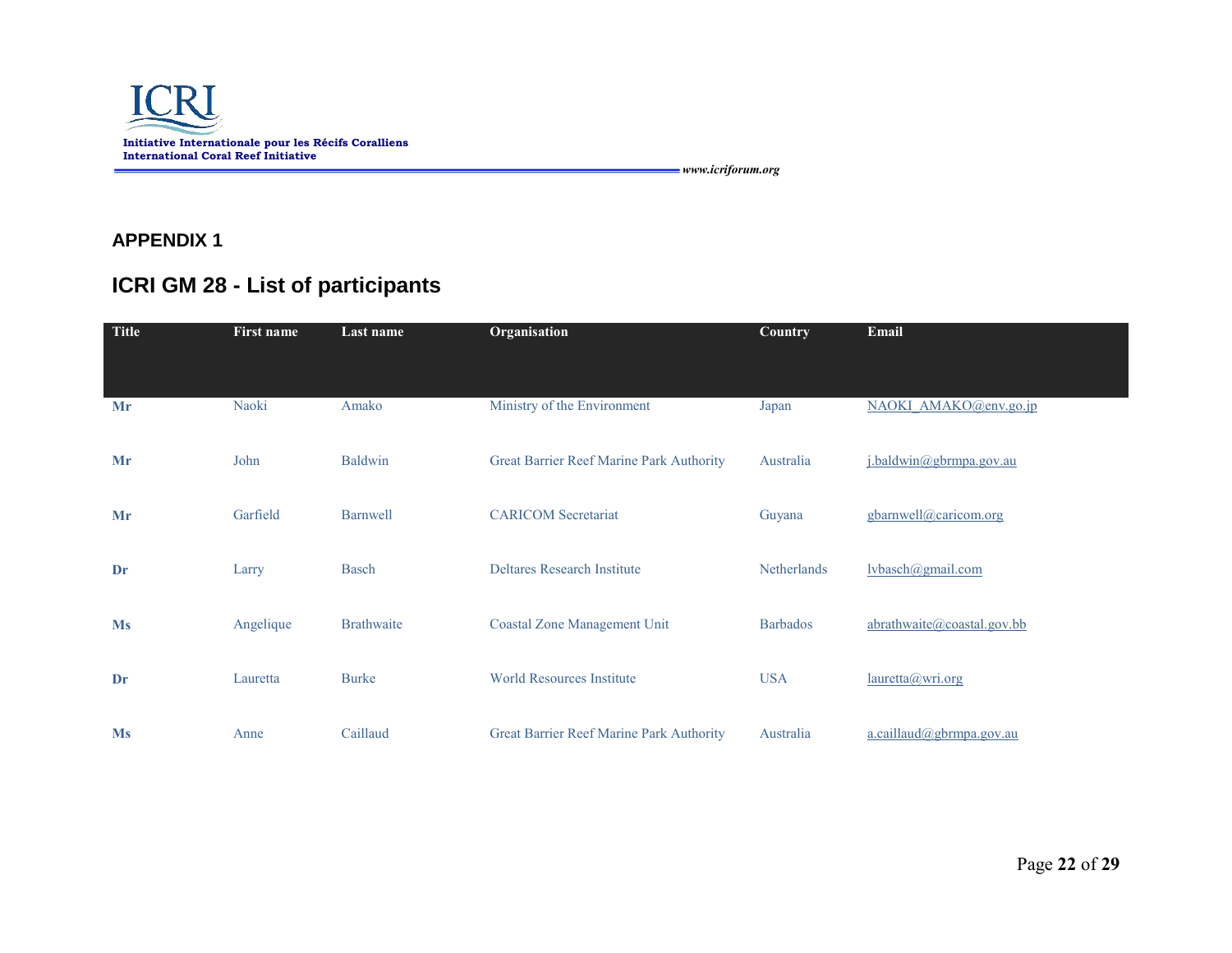

| Dr        | Tim       | Carruthers   | <b>SPREP</b>                                              | Samoa      | $time(a)$ sprep.org          |
|-----------|-----------|--------------|-----------------------------------------------------------|------------|------------------------------|
| <b>Ms</b> | Joanne    | Craigie      | AusAID                                                    | Australia  | joanne.craigie@ausaid.gov.au |
| <b>Ms</b> | Christine | Dawson       | <b>US Dept of State</b>                                   | <b>USA</b> | dawsoncl@state.gov           |
| Dr        | Maha      | Ebeid        | National Institute of Oceanography and<br>Fisheries       | Egypt      | mlebeid@hotmail.com          |
| Mr        | Ricardo   | Gomez Lozano | <b>CONANP</b>                                             | Mexico     | rglozano@conamp.gov.mx       |
| Dr        | Margaret  | Gooch        | Great Barrier Reef Marine Park Authority                  | Australia  | margaret.gooch@gbrmpa.gov.au |
| Mr        | Dave      | Gulko        | ICRI Enforcement & Investigation Working USA<br>Group     |            | gulkod001@hawaii.rr.com      |
| Dr        | Jane      | Hawkridge    | Joint Nature Conservation Committee on<br>behalf of DEFRA | UK         | jane.hawkridge@jncc.gov.uk   |
| Dr        | Marc      | Hockings     | University of Queensland                                  | Australia  | m.hockings@uq.edu.au         |
| Mr        | Andy      | Hooten       | <b>GCRMN</b>                                              | <b>USA</b> | ajh@environmentservices.com  |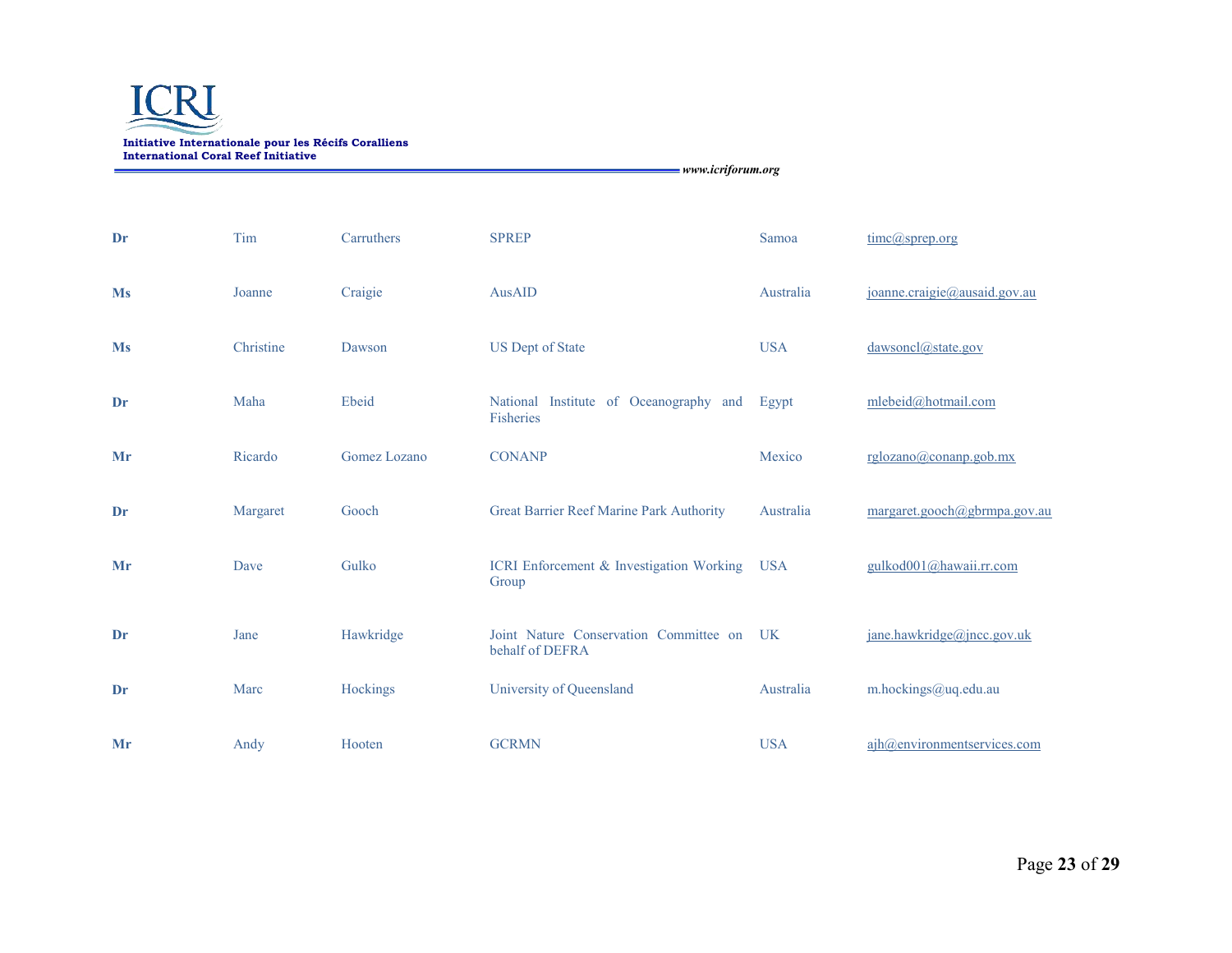

| <b>Professor</b> | <b>Terry</b>   | Hughes         | <b>ARC</b><br>of<br>Excellence<br>Centre<br>for Coral Reef Studies                   | Australia     | terry.hughes@jcu.edu.au        |
|------------------|----------------|----------------|--------------------------------------------------------------------------------------|---------------|--------------------------------|
| Dr               | Arturo         | Izurieta       | Research Institute for the Environment and<br>Livelihoods, Charles Darwin University | Australia     | arturo.izurieta@cdu.edu.au     |
| Dr               | Jeremy         | <b>Jackson</b> | <b>GCRMN</b>                                                                         | <b>USA</b>    | jeremybcjackson@gmail.com      |
| Mr               | S.M.D.P. Anura | Jayatilake     | South Asia Co-operative<br>Environment<br>Programme (SACEP)                          | Sri Lanka     | sacepsec@eol.lk                |
| Dr               | Pascale        | Joannot        | Muséum national d'Histoire naturelle                                                 | France        | joannot@mnhn.fr                |
| <b>Ms</b>        | Margaret       | Johnson        | Great Barrier Reef Marine Park Authority                                             | Australia     | margaret.johnson@gbrmpa.gov.au |
| Mr               | Tadashi        | Kimura         | Japan Wildlife Research Center (JWRC)                                                | Japan         | tkimura@jwrc.or.jp             |
| <b>Ms</b>        | Vivian         | Lam            | <b>IUCN</b>                                                                          | <b>USA</b>    | vivian.lam@iucn.org            |
| <b>Ms</b>        | Lynette        | Laroya         | Dept of Environment and Natural Resources                                            | Philippines   | lynette laroya@yahoo.com       |
| Mr               | Petch          | Manopawitr     | Bay of Bengal LME Project                                                            | Thailand      | pmanopawitr@gmail.com          |
| Dr               | Melanie        | McField        | Healthy Reefs for Healthy People                                                     | <b>Belize</b> | mcfield@healthyreefs.org       |

Page **24** of **29**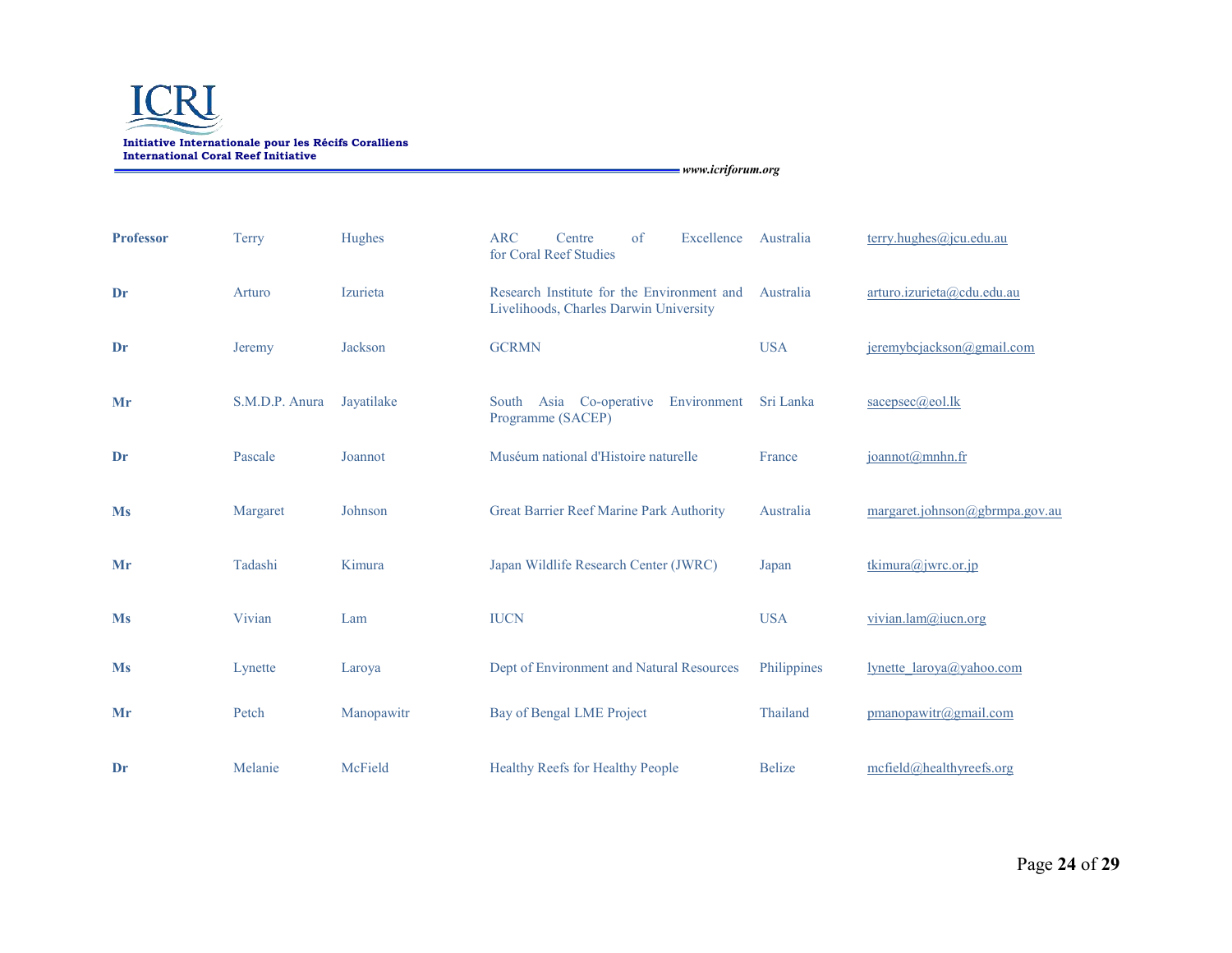

| Dr         | Nyawira        | Muthiga          | <b>Wildlife Conservation Society</b>                                         | Kenya             | mmuthiga@wcs.org               |
|------------|----------------|------------------|------------------------------------------------------------------------------|-------------------|--------------------------------|
| Dr         | Abdulla        | <b>Naseer</b>    | Ministry of Fisheries and Agriculture                                        | Maldives          | abdulla.naseer@fishagri.gov.mv |
| Dr         | Wendel         | Parham           | Belize Ministry of Forestry, Fisheries and<br><b>Sustainable Development</b> | <b>Belize</b>     | $ceo(a)$ ffsd.gov.bz           |
| Mr         | Heung Sik      | Park             | Pacific Ocean<br>South<br>Research<br>Center/KORDI                           | Korea             | hspark@kordi.re.kr             |
| <b>Mrs</b> | Paula          | Pereira          | Brazil Ministry of the Environment                                           | <b>Brazil</b>     | paula.pereira@mma.gov.br       |
| Dr         | Serge          | Planes           | <b>EPHE - CNRS</b>                                                           | France            | planes@univ-perp.fr            |
| Mr         | Bemahafaly     | Randriamanantsoa | <b>Indian Ocean Commission</b>                                               | Madagascar        | $b$ emahafalay@wcs.org         |
| Dr         | <b>Russell</b> | Reichelt         | Great Barrier Reef Marine Park Authority                                     | Australia         | russell.reichelt@gbrmpa.gov.au |
| Prof.      | Michael        | Schleyer         | Oceanographic Research Institute                                             | <b>Sth Africa</b> | schleyer@ori.org.za            |
| Dr         | Janna          | Shackeroff       | U.S. National Oceanic and<br>Atmospheric Administration                      | <b>USA</b>        | janna.shackeroff@noaa.gov      |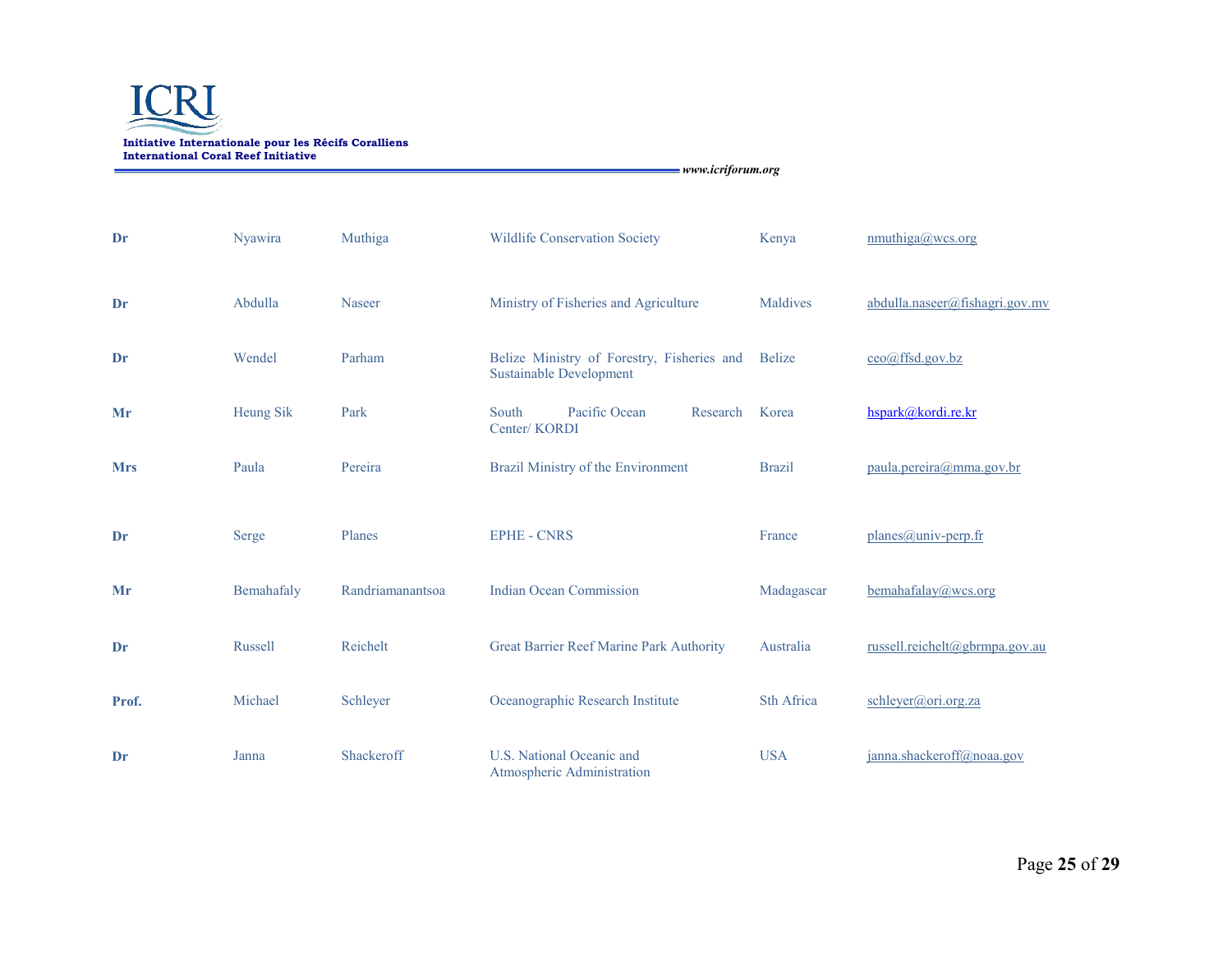

| Mr         | Andrew         | <b>Skeat</b>  | Great Barrier Reef Marine Park Authority | Australia             | andrew.skeat@gbrmpa.gov.au |
|------------|----------------|---------------|------------------------------------------|-----------------------|----------------------------|
| Mr         | Francis        | Staub         | <b>ICRI</b> Secretariat                  | France                | fstaub@icriforum.org       |
| Mr         | Jerker         | Tamelander    | <b>UNEP</b>                              | Thailand              | tamelander@un.org          |
| Mr         | Ruben          | <b>Torres</b> | <b>Reef Check</b>                        | Dominican<br>Republic | Ruben@reefcheck.org        |
| Ambassador | Adalbert       | Tucker        | <b>Belize Government</b>                 | <b>Belize</b>         | belriv@btl.net             |
| <b>Ms</b>  | Sandra         | Valenzuela    | <b>WWF Colombia</b>                      | Colombia              | svalenzuela@wwf.org.co     |
| <b>Ms</b>  | <b>Beverly</b> | Wade          | <b>Belize Fisheries Department</b>       | <b>Belize</b>         | bawade@yahoo.com           |
| Mr         | Michael        | Webster       | Coral Reef Alliance (CORAL)              | <b>USA</b>            | mwebster@coral.org         |
| <b>Ms</b>  | Susan          | White         | US Fish and Wildlife Service             | <b>USA</b>            | susan white@fws.gov        |
| Dr         | Thamasak       | Yeemin        | Ramkhamhaeng University                  | Thailand              | thamasakyeemin@yahoo.com   |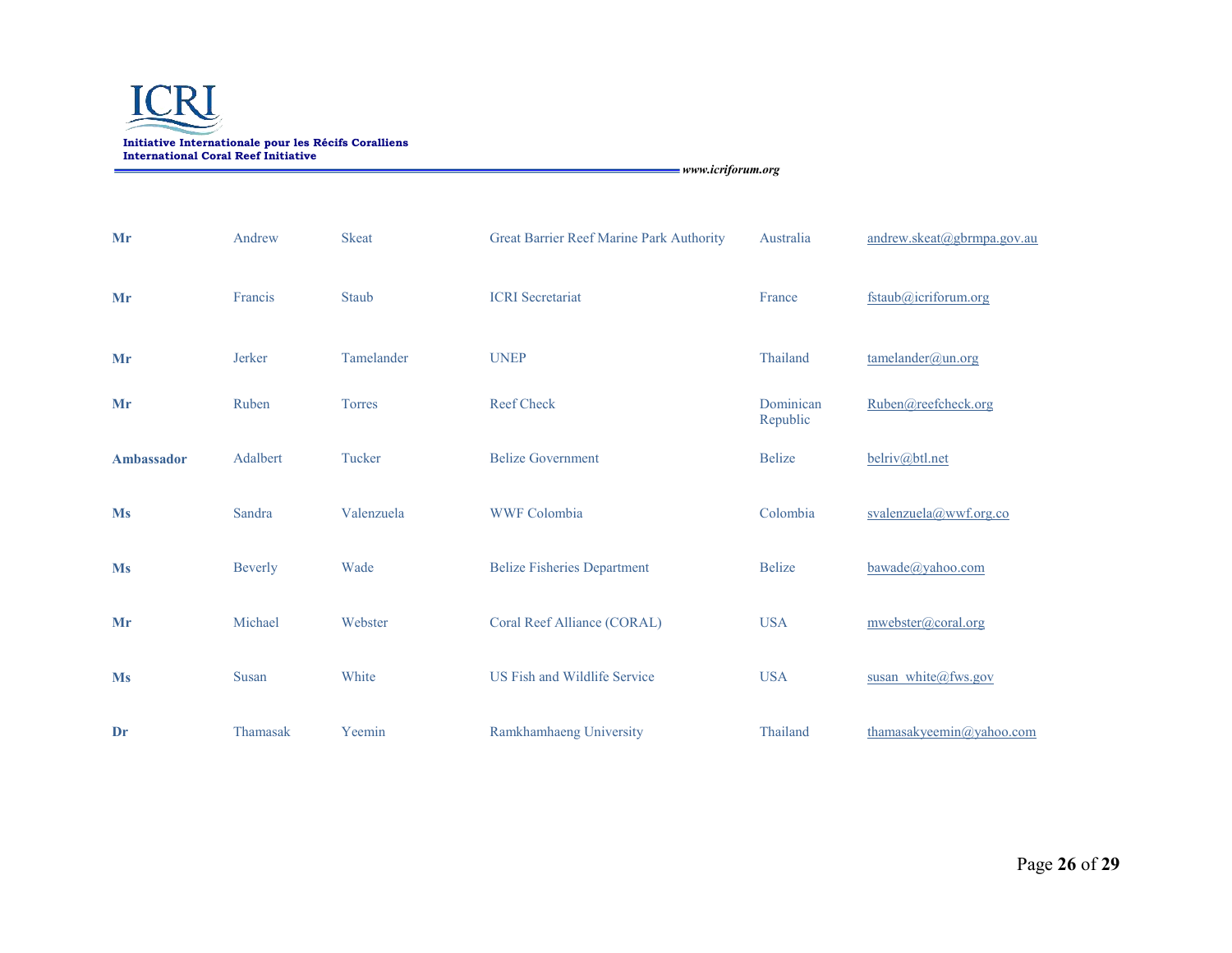

# **APPENDIX 2**

#### **Resolution on the activities of the** *Ad Hoc* **Committee on Economic Valuation**

*Adopted on 19 July 2012, at the 27 th ICRI General Meeting (Cairns, Australia)*

The *Ad Hoc* Committee on Economic Valuation was established at the January 2008 General Meeting (GM21). This work was extended at the July 2008 General Meeting (GM22) for the duration of the next two General Meetings.

At the January 2010 General Meeting (GM24) the Committee was extended for one more year. Effectively, the Committee has been inactive since that time.

However, there is still a need to develop a consistent approach to the economic valuation of coral reefs. In particular, the emergence of the Marine Ecosystem Services Partnership (MESP) during 2011 has emphasised that the Committee still has role to play.

At GM 26 (December 2011), a paper was presented to the ICRI membership requesting feedback to the then convenor of the Committee (the World Resources Institute, WRI) on a concept of a standardised framework to guide the economic valuation of coastal ecosystems. Discussions held during that meeting focussed on the relevance of the Committee given the apparent declining levels of interest among Committee members.

Discussions in the margins of this current meeting (GM27) revealed that:

- There is still interest amongst ICRI members in the continuation and revival of the *Ad Hoc* Committee on Economic Valuation
- CORAL has offered to be a co-chair of the Committee; WRI will remain on the Committee as a member.
- Potential new players agreed to work out-of-session on new Terms of Reference for the Committee which will be presented to the ICRI membership at GM28.

Accordingly, the International Coral Reef Initiative requests it Members to:

- **Note** that the *Ad Hoc* Committee on Economic Valuation is being re-established;
- **Consider** whether they wish to play an active role in this Committee and if so, to contact the Secretariat;
- **Note** that this matter will be further reported on at the next General Meeting, with a view to adopting new terms of reference.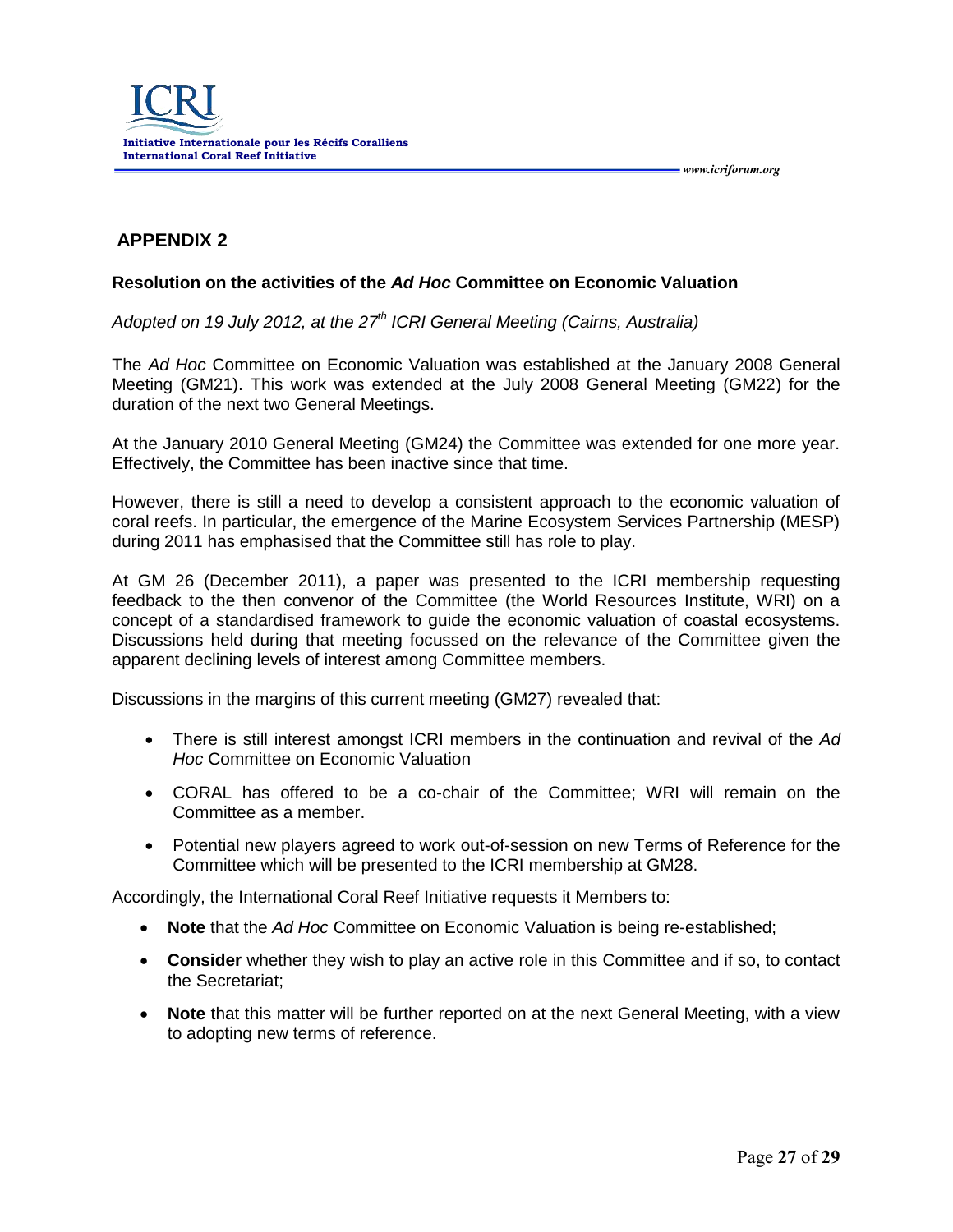

# **APPENDIX 3**

#### **Resolution on the activities of the** *Ad Hoc* **Committee on Enforcement & Investigation**

*Adopted on 19 July 2012, at the 27 th ICRI General Meeting (Cairns, Australia)*

The ICRI *Ad Hoc* Committee on Enforcement & Investigation has been operating in a successful and productive manner since its inception following GM18 in 2005. It has enjoyed success as an outreach mechanism for ICRI providing capacity in field investigative techniques (ICRI CSI).

There has been a reaffirmation at this General Meeting (GM27) that the endeavours of the AHC on E&I should continue. It is also recognised that the field of environmental compliance is broad with many possible directions of endeavour.

Recognising this past success, it is proposed that the Terms of Reference for the AHC should extend its focus to:

- 1. Strategies to address vessel groundings on coral reefs and related ecosystems; and
- 2. Compliance processes for marine managed areas.

#### **Accordingly, the International Coral Reef Initiative requests it Members to:**

- **Note** that the *Ad Hoc* Committee on Enforcement & Investigation is continuing its activities.
- **Note** that the Committee's Terms of Reference are to be revised.
- **Consider** if they wish to contribute to the development of those revised Terms of Reference and/or the continuing activities of the Committee. If they do wish to contribute they should contact the Secretariat before the end of September 2012.
- **Note** that this matter will be further reported on at the next General Meeting.